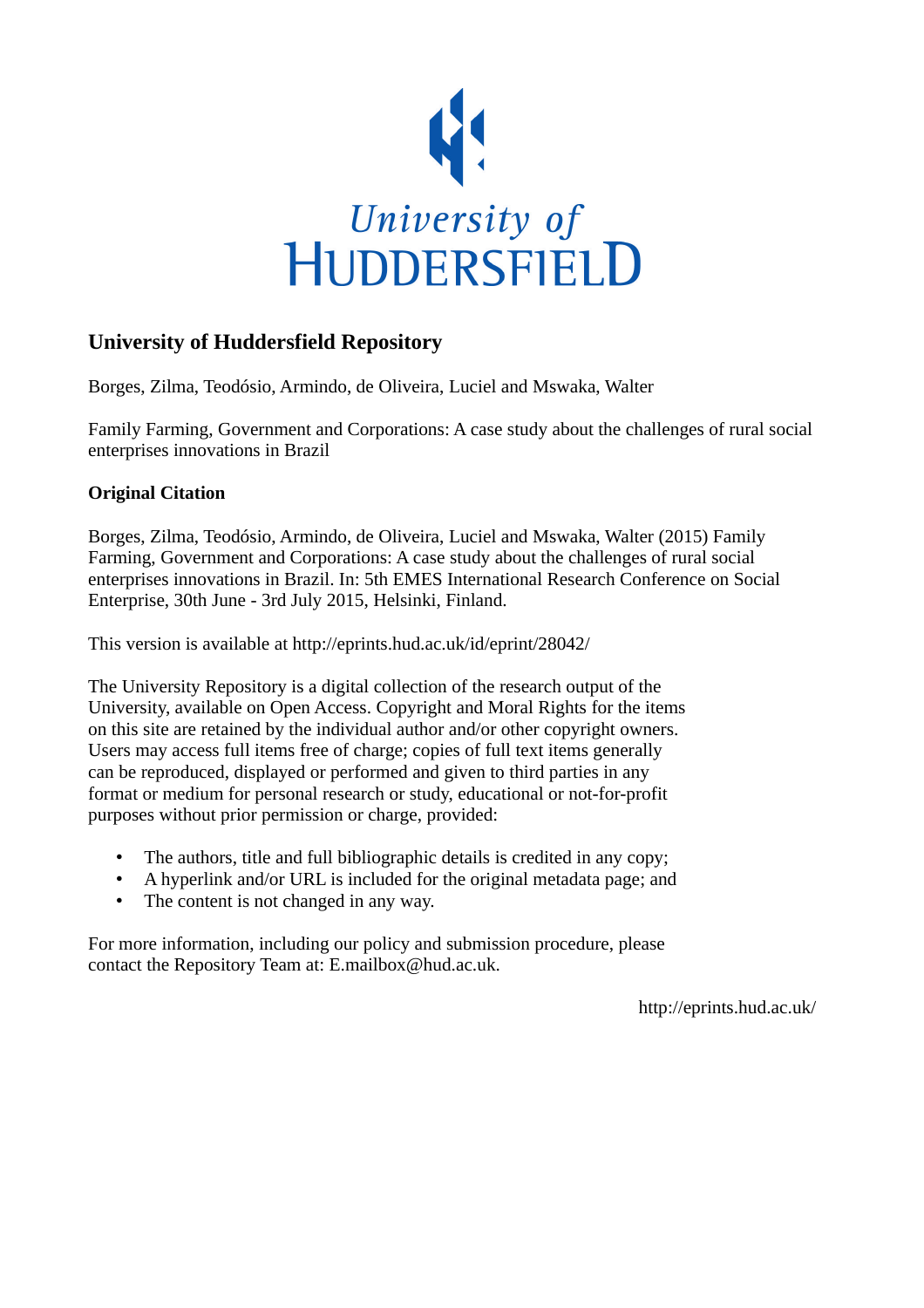## **Family Farming, Government and Corporations: A case study about the challenges of rural social enterprises innovations in Brazil**

#### **Abstract**

This article scrutinises the challenges of adopting sustainable management models in family farming in Brazil. The study is based on the analysis of , of the Ecovida Network experience, a network of hundreds of family farmers in the South Region of Brazil. Researchers generally agree that contemporary agricultural activitiesare charatcterised by large agribusiness corporations that are capital-intensive,. However there are concerns about their environmental and social impact. In contrast to this model of agricultural modernization, it appears a new way of of family farming, based on small units of production in different communities ie ermeging,that promotes a better way of ensuring a more equitable distribution of income among communities. These family farming initiatives have tried to convert their business models to operate in a more sustainable basis, and the agroecology paradigm appears as an important framework for the promotion of sustainable development in family farming. We conducted a qualitative study using semi-structured interviews with representatives and participants of Ecovida Network and the Brazilian government. The results indicate that many advances have been made by family farmers in Brazil, but the market opportunities opened up by the creation of public policies based on agroecology production by family farmers bring new challenges for the small farmers. The main challenges are to maintain the principles of solidarity and collaborative work and expanding support of civil society organizations and government to allow better access to technology, credit and markets for family farmers.

**Key-words:** Family Farming; Social Enterprises; Brazilian Farming; Cross-Sector **Interactions** 

### **1. Introduction**

Many of the issues related to family farming are being debated and discussed in the contemporary societies, but the debate acquires new significance with the incusion of the environmental impact of transnational corporations in the agriculture. The discourse relates specifically to the food safety and the rights of local communities and the evaluation of public policies of the governments aimed at creating conducive environments and processes forof sustainable development.

This study addresses family farming, and considers that the initiatives undertaken face challenges associated with acquiring seeds and raw materials produced by transnational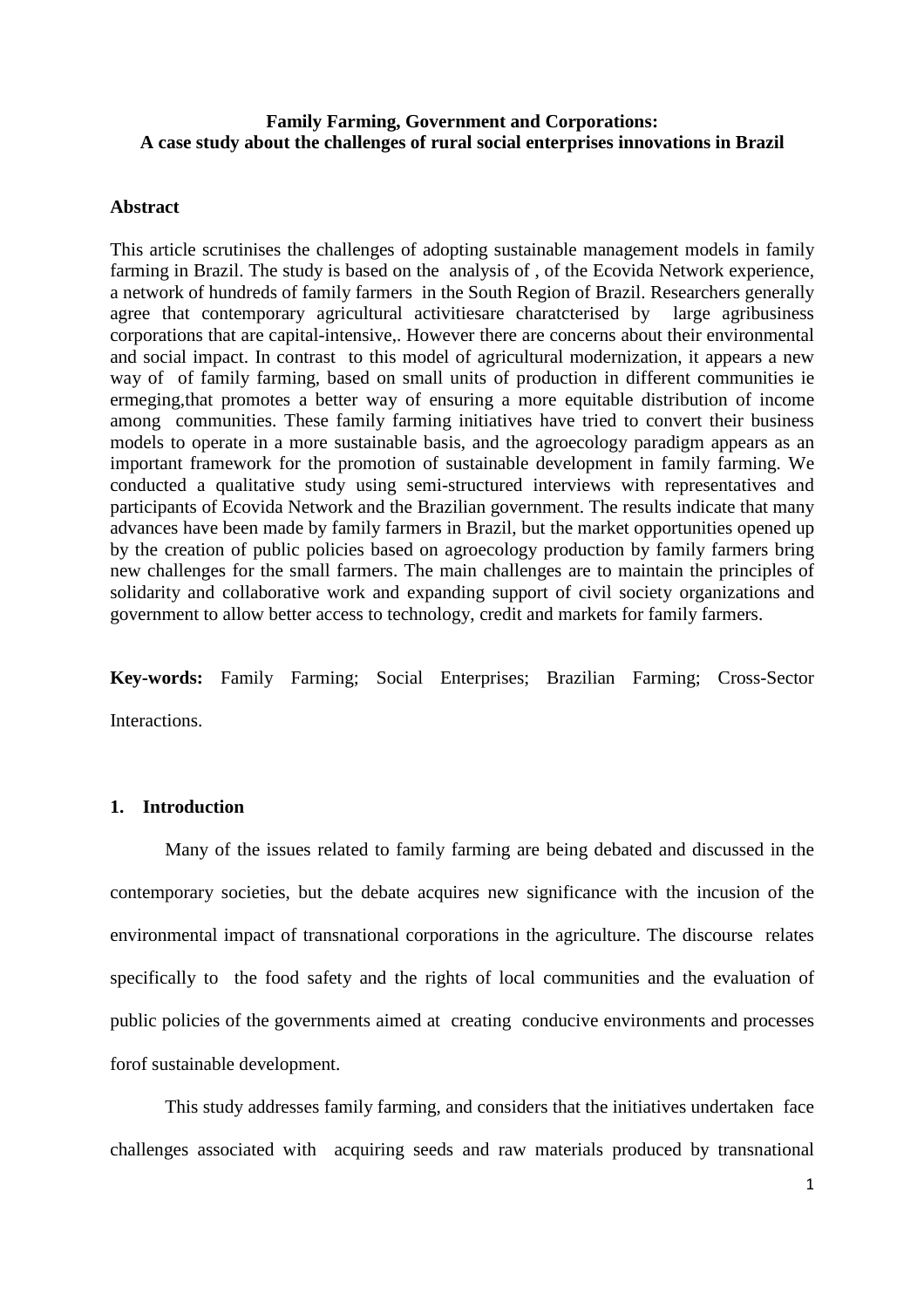corporations, gaining access to technological developments and capital for investments. In Brazil, several factors influence this picture, involving a number of different interests of corporations. In the rural sector, some of the measures applied as an incentive to production include intensive agricultural mechanization with a higher use of fertilizers and pesticides, seeds selected in order to generate more productive and precocious plants and the planting of two annual harvests in some types of produce.

Political issues related to governmental investments for rural development and land property problems, as well as the relationship of the state with the organized social movements in rural areas and the presence of international corporations in this field, set the context and create challenges for the development of alternatives for family farming. Family farming in Brazil has undergone a paradigm shift and a new configuration, which intersects with environmental aspects and with the issue of food safety, generating challenges. In midst of these changes, the business model of family farming and decisions on rural development start to involve possible intersections with agribusiness, tourism and with the adoption of other forms of thinking about production, such as agroecology, for instance. Considered a process which includes changes in the social and cultural dimension, besides in production itself, the incorporation of agroecology in the debate on the agrarian issue in Brazil places in evidence an opposition to the proposals of agricultural modernization based only on technological advances created by transnational corporations, opening space within the political agenda for practices aimed at reconstituting rural labor and natural resources in the local communities.

Starting from these issues this work aims to identify the conditions for family farming that allow this type of activity to to allow for a fair inclusion of small and poor farmers in the markets. In pursuance of this,this worke work analyses the case of the Rede de Agroecologia Ecovida (Ecolife Agroecological Network) as an example of an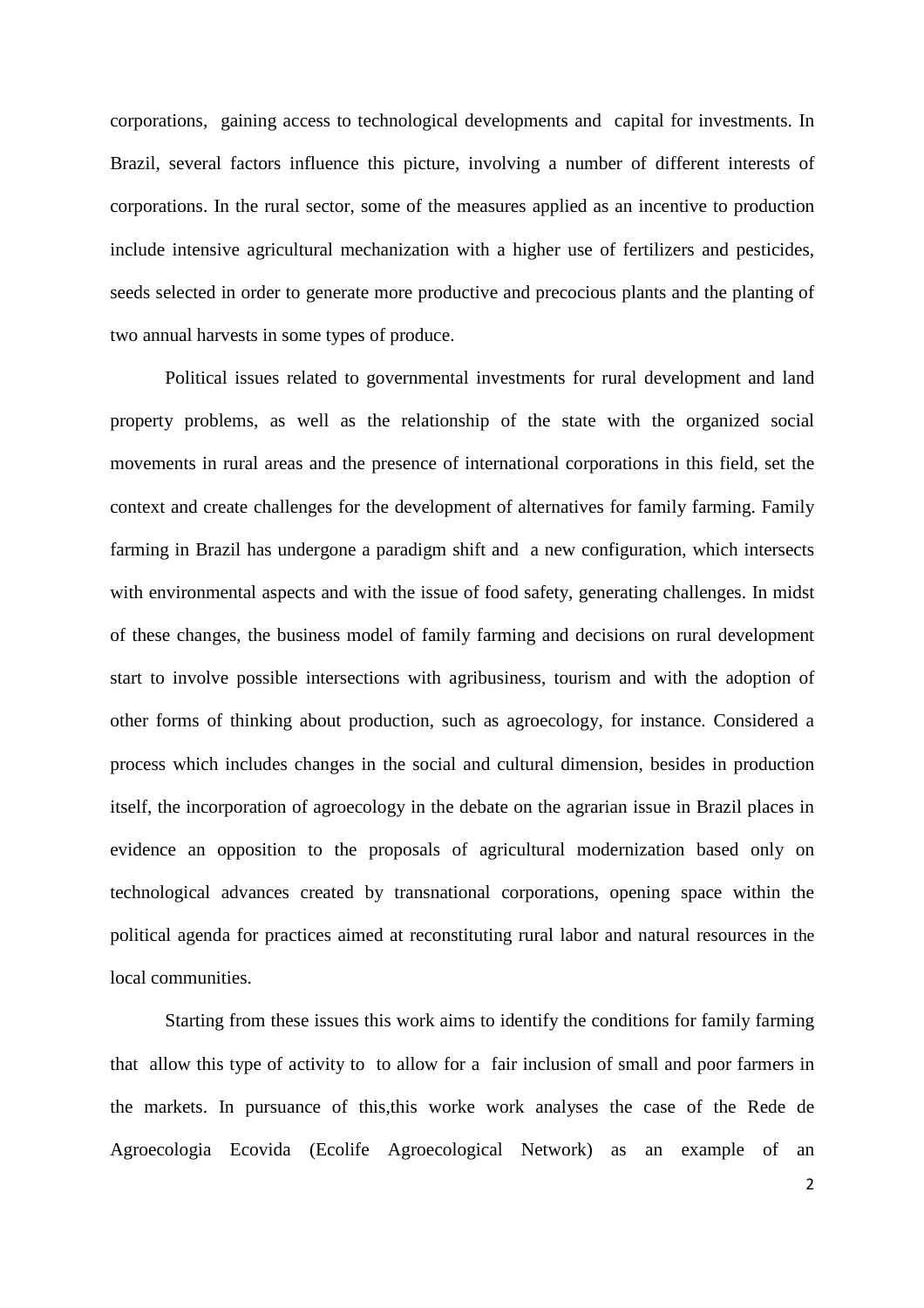organizationinvolved in supporting family farming and , analyzing its work configuration and the experiences and practices of the farmers, who have turned to organic production.

Ecovida is a Brazilian network which works with national and international institutions, private companies and the public sector and includes around one hundred and seventy municipalities, two hundred and two agricultural groups, twenty NGOs and ten consumer cooperatives which focus on responsible consumerism. It wass formed by family farmers, organized in small local groups in Brazil.k. Non-governmental organizations serve as intermediaries, carrying out, amongst other functions, the link with public institutions and international entities which give financial support. The Network covers some 170 Brazilian municipalities within these states and 200 farming groups, 30 support organizations and approximately 2.400 families.

#### **2. Theoretical Background**

## **2.1 - A Conceptual Outline of Family Farming**

In seeking to set out a conceptual outline of family farming, we find a number of different lines of thought, amongst which two stand out: that which considers modern family farming to be a new category, generated by the transformations experimented by capitalist societies; and that which defends the position that Brazilian family farming is an evolving concept, with significant historical roots (ALTAFIN, 2010).

The second school of thought is associated with the work of h Altafin (2010), who argues that the transformations undergone by the modern family farmer does not represent a definitive difference with previous forms, but, on the contrary, maintain a countryside tradition that strengthens the capacity for adapting to the new demands of society. This resonates with the work of Lamarche (1998) and Wanderley (1999) who stress that family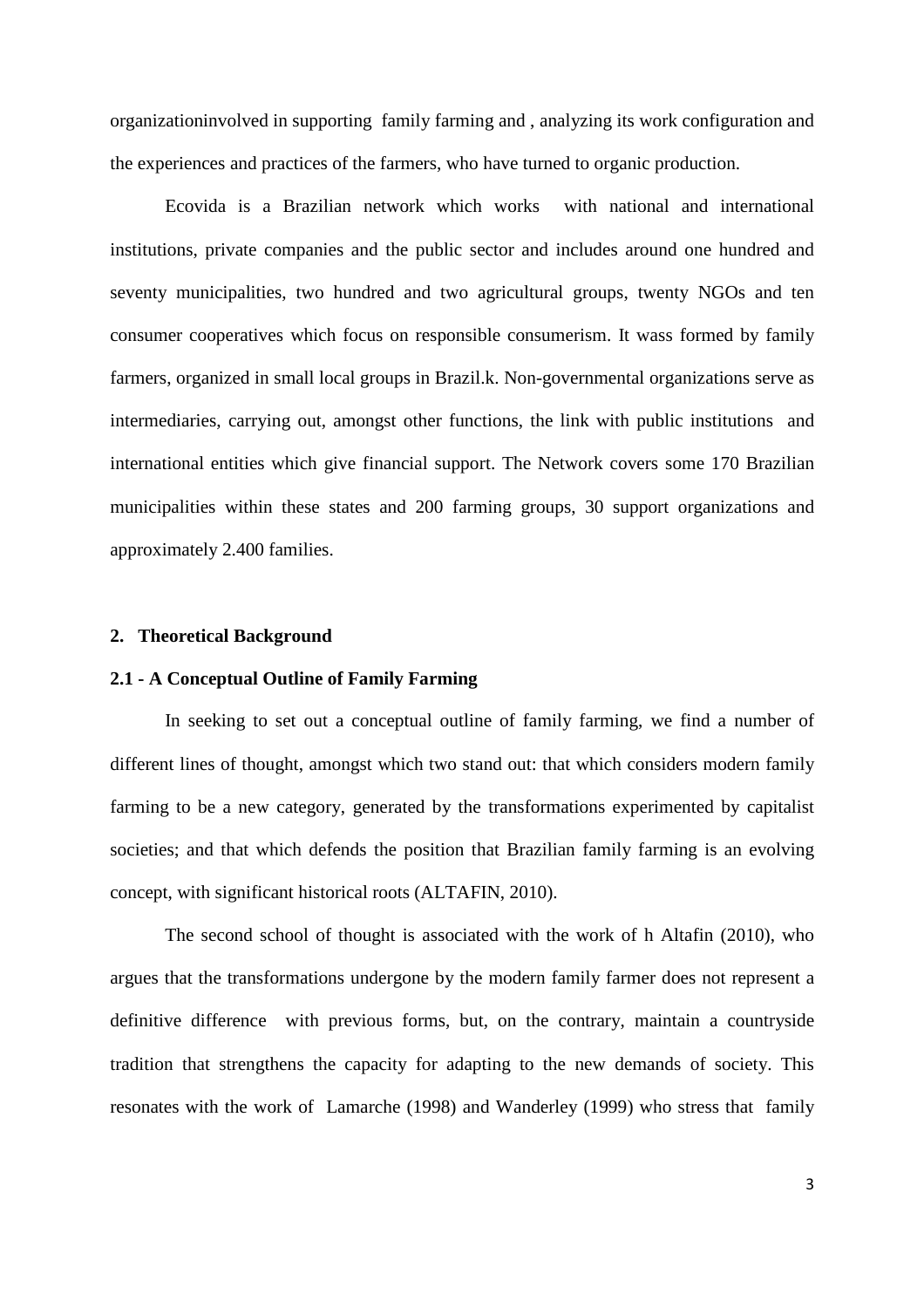farming is a generic concept, incorporating multiple specific situations, with peasantry as one of these particular forms.

In the Brazilian case, Wanderley's (1999) view of a the modern family farmer, is shown below,

> [...] still retains many of his peasant characteristics, both because he must still face the old issues, which were never resolved, as well as because, in a fragile state, within the conditions of Brazilian modernization, he must still count on, in most cases, his own strength (WANDERLEY, 1999:52).

The expression "family farming" still involves distinct viewpoints.. For this it becomes crucial to understand the different groups that integrate this category.

> The flawed census relative to a strongly heterogeneous group of rural producers, named family farmers, was given a hurried interpretation and brought about a dispute which gains absurd proportions, inside and outside government. And it should be viewed with concern as it incites an imaginary and dualist division of the farmers, distorting data and assuming as equal very different forms of farming, which vary between those rural families who produce solely for their own use and the more efficient and technical properties, which today are in the majority, and which act in a commercial manner. With radically different economic aims, the only thing they all have in common is family management (STEPHANES, 2010).

The central concept which interprets these differences is that of the sociability of market economy, a social process which gradually transforms the families who produce for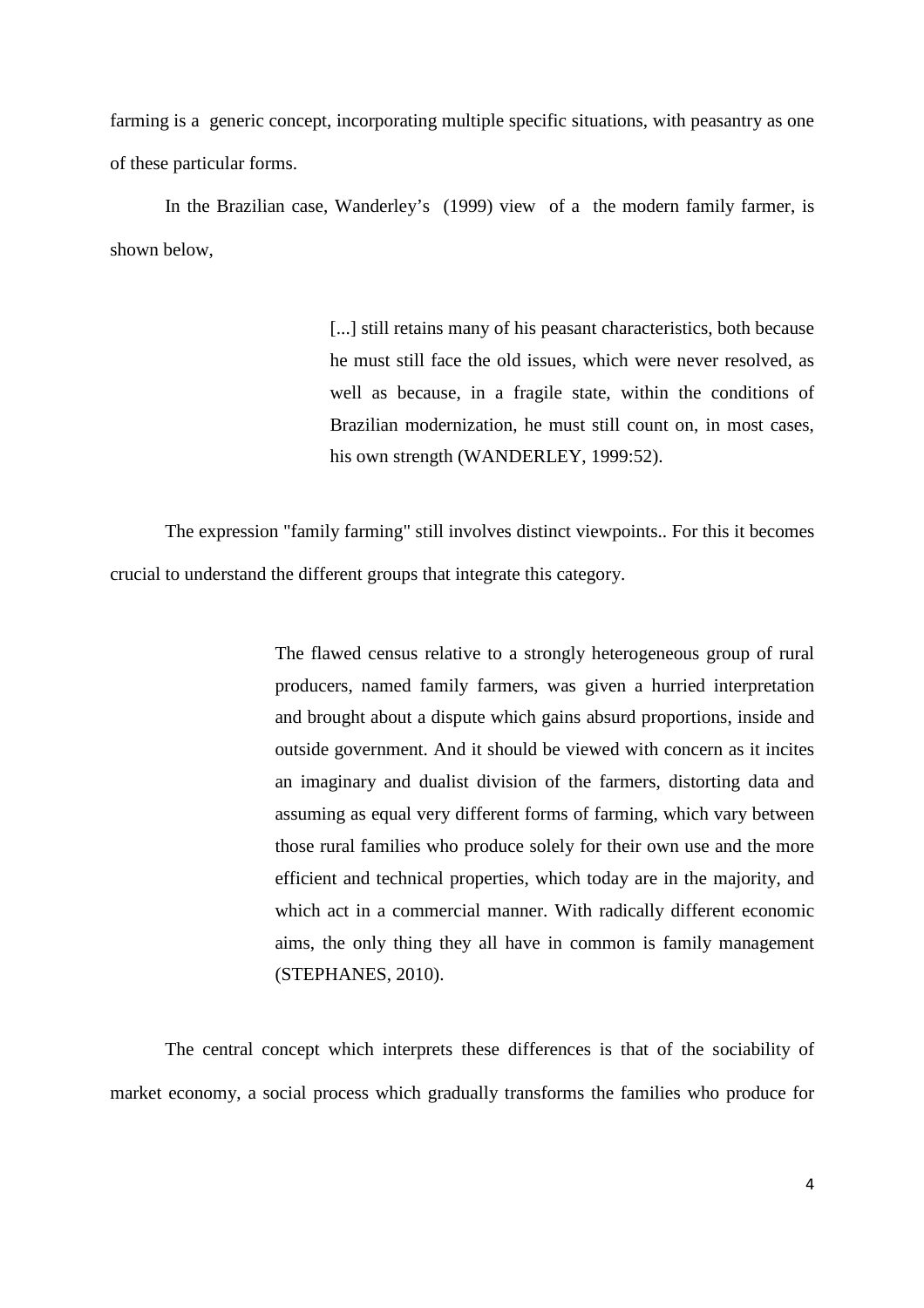their own sustainance, into entrepreneurs,who seek to achieve profits and economic sustainability.

The creation of an alternative model of agricultural development that encourages ecological, sustainable and socially just forms of farming is one of the immediate challenges of our generation. This is a proposal which demands a rethinking of models of development which harmonize the generation of wealth with other aims, which include environmental conservation. The issue, however, is not so simple, and presents a complexity inherent to the multiple interests at play. It involves the changing of patterns set by projects for the generation of wealth in the agricultural sphere, such as those disseminated by the model of "agricultural modernization". (BORGES, 2009).

The model of "agricultural modernization" refers to the most intensive process of capitalist development in the rural sphere (WIJNANDS, VAN DER MEULEN and POPPE, 2006). The transformations which were pertinent to this pattern of economic growth in the rural sphere were strongly accelerated by the Brazilian State. This was achieved through a series of public sector policies and specific toolsof intervention e.g (credit, agricultural insurance, technical assistance, public research, investments in infrastructure, subsidized fuel prices), which had as their main objective to adjust the structure of national agricultural production to the economic growth planned by the government. Among the social effects of agricultural modernization in Brazil were: the reduction in the creation of farming jobs and the consequent rural exodus, a rising number of temporary jobs, an intensified rural poverty and a rise in land concentration in the country, among others (BEDUSCHI FILHO AND ABRAMOVAY, 2004).

The 1990s saw a diminished role of the Brazilian State "in regulating countryside competition (POCHMANN, 2008:149). As a consequence of this process, a diffusion of new management methods took place, geared towards parameters of competition, higher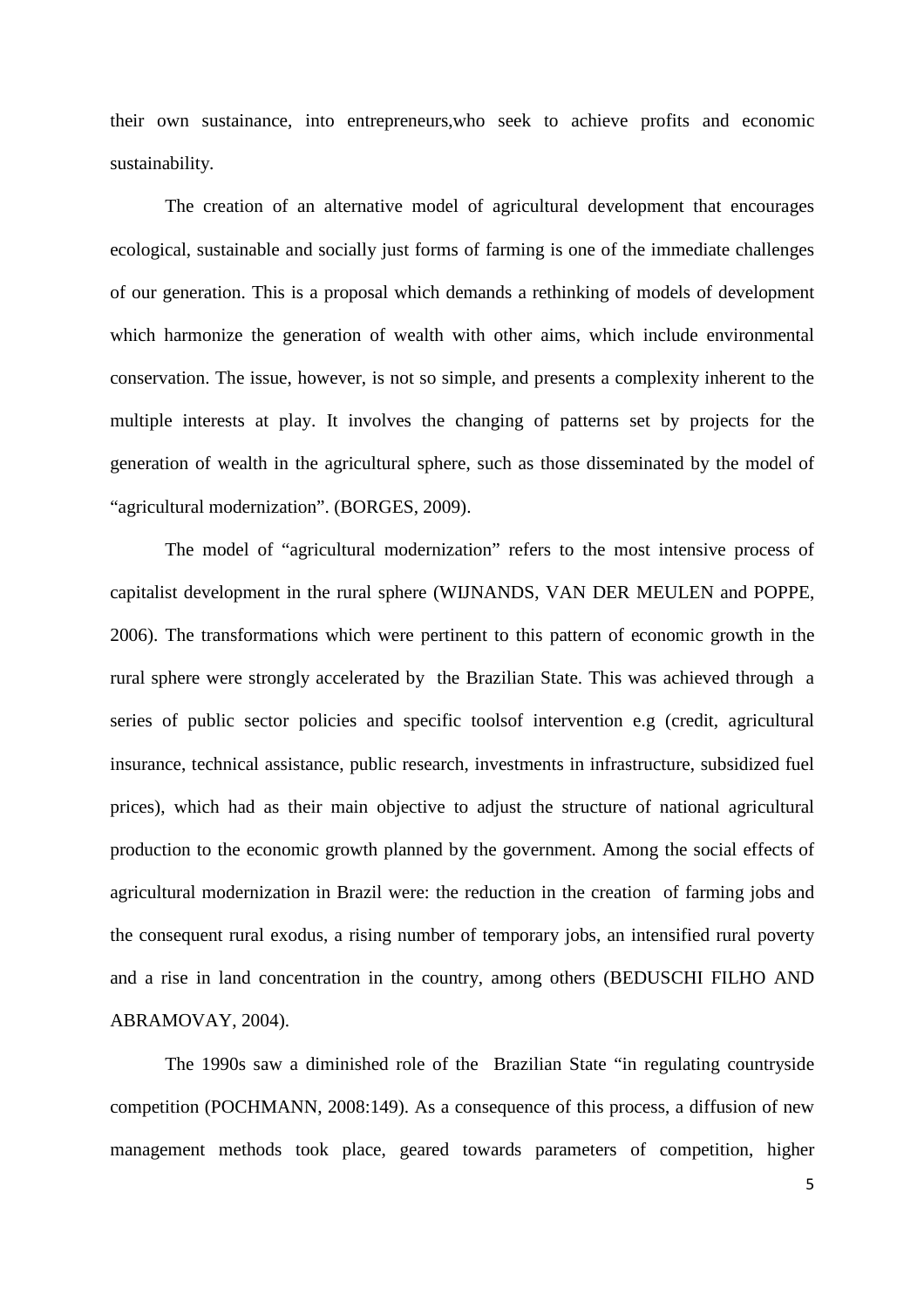mechanization and use of chemical products developed by national and transnational corporations of agribusiness field. Investments took place with international capital and agribusiness intensified, with a rise in productivity at the expense of jobs in the rural sphere.

#### **2.2 - The Brazilian Government Policies for the Family Farming**

An important change for the social recognition of family farming took place with the approval of Brazilian Law 11.326/2006, which defines Family Agriculture and the Family Rural Enterprises as an economic category. This law defined two crucial issues which could lead to high impact ramifications for Brazilian family farming: the concept of family farming and the redefinition of the foundations for a national family farming policy.

Thus, family farming includes those who work with agricultural or livestock farming and that, simultaneously, answer to the following criteria: have in the establishment (owned, rented, in partnership, loaned or used) an area of no more than four fiscal modules; use predominantly family labor in the economic activities of the enterprise; have a family income which originates from economic activities linked to the establishment itself and managerial activities carried out by family members. (DESER, 2006a). Another point that stands out is the clear distinction of the owner sector, of agribusiness and of rural employees and the nonrestriction of agricultural and livestock farming activities, broadening the sphere to take in work in rural family businesses, such as agroindustrialization, craft work and rural tourism (DESER, 2006b).

 These measures do not affect the importance of activities strictly linked to farming itself, on the contrary, the attention to the productive process of these activities is crucial, seeing as the sector answers, according to data from January/2009, for the production of 70% of food consumed by Brazilians and, at the same time, presents precarious living and work conditions in the rural sphere (MDA,2011).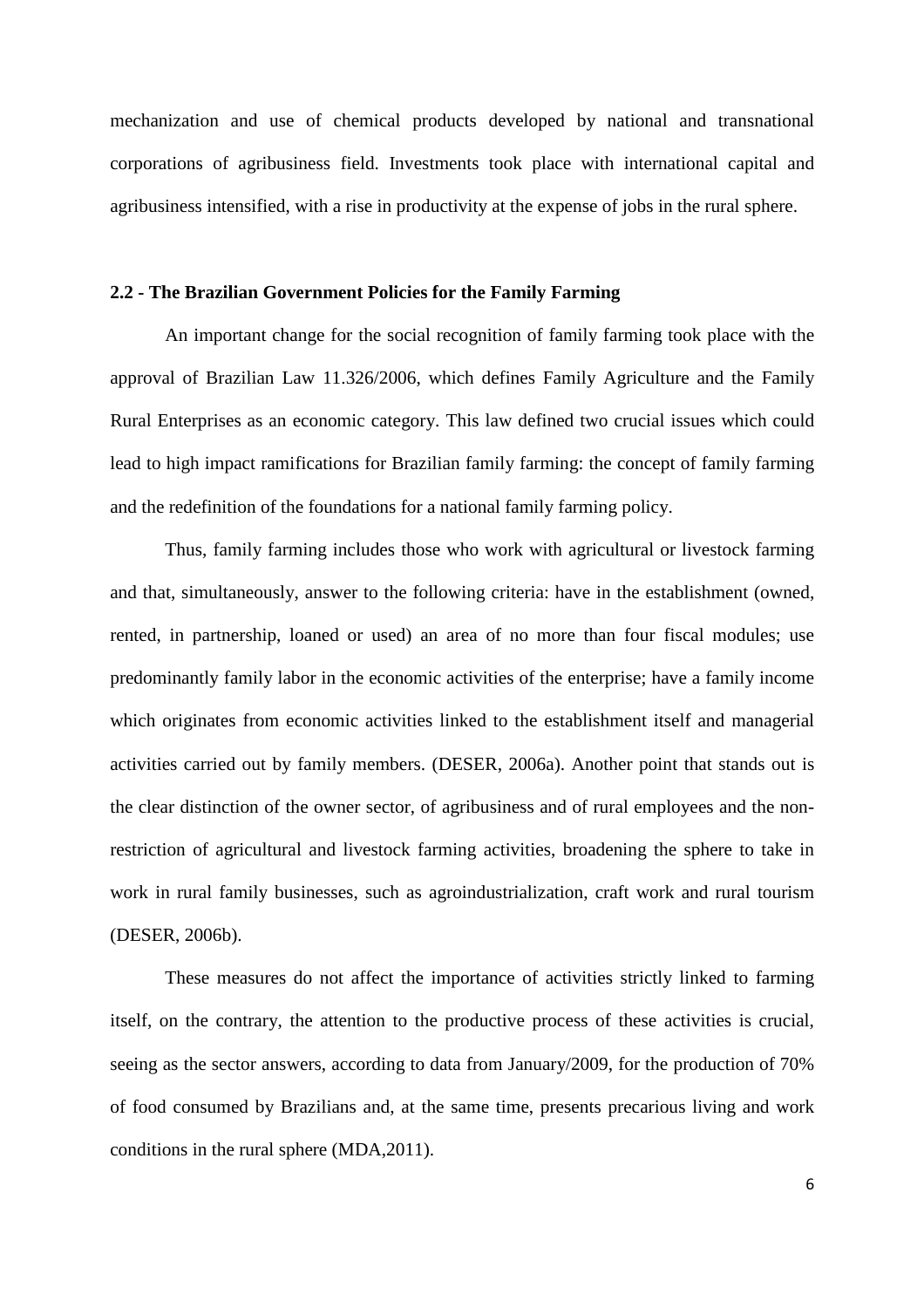In 2003, the creation of the Department of Family Agriculture, within the sphere of the Ministry for Agricultural Development, to focus on small rural properties, brought advances for the development of family-based agriculture. This department aimed to create tools capable of reorienting the productive practices and the styles of agriculture, cattle farming, fishing and aqua farming currently dominant. It also set as an objective the introduction of strategies which would lead to styles of development oriented towards the construction of productive processes which would be environmentally sustainable, economically profitable, socially inclusive, equitable and culturally acceptable (MDA, 2009).

The Department created the "National Program for the Support of Ecologically Based Agriculture within Family Production Units". According to Pochmann (2008), besides these measures, three public policies had a positive effect on raising income in rural areas. These are: changes in agrarian reform policies, including measures for reaching higher levels of efficacy and efficiency in development projects; the creation of specific credit lines within the National Program for the Strengthening of Family Agriculture (PRONAF) "which gained importance in the second half of the 1990's" and, lastly, "the programs for rural retirement and income guarantees for destitute families, such as the Continued Benefit Installment and the Bolsa Família, or Family Fund". Among the noted results, the most important is the reduction of the degree of absolute poverty. However, in the Brazilian rural sphere "almost 44% of families live in conditions of extreme poverty" (POCHMANN, 2008:156-157).

Family farming in Brazil has been undergoing a new configuration, which intersects with environmental aspects and with the issue of food safety, generating challenges for family farming operations. The approval of the Organic Law for Food Safety and Nutrition – LOSAN, issued by the Federal Government in 2006, defined the aim of promoting everyone's right to food, contemplating principals such as universality, equality, sustainability, social participation, decentralization and inter-sector aspects.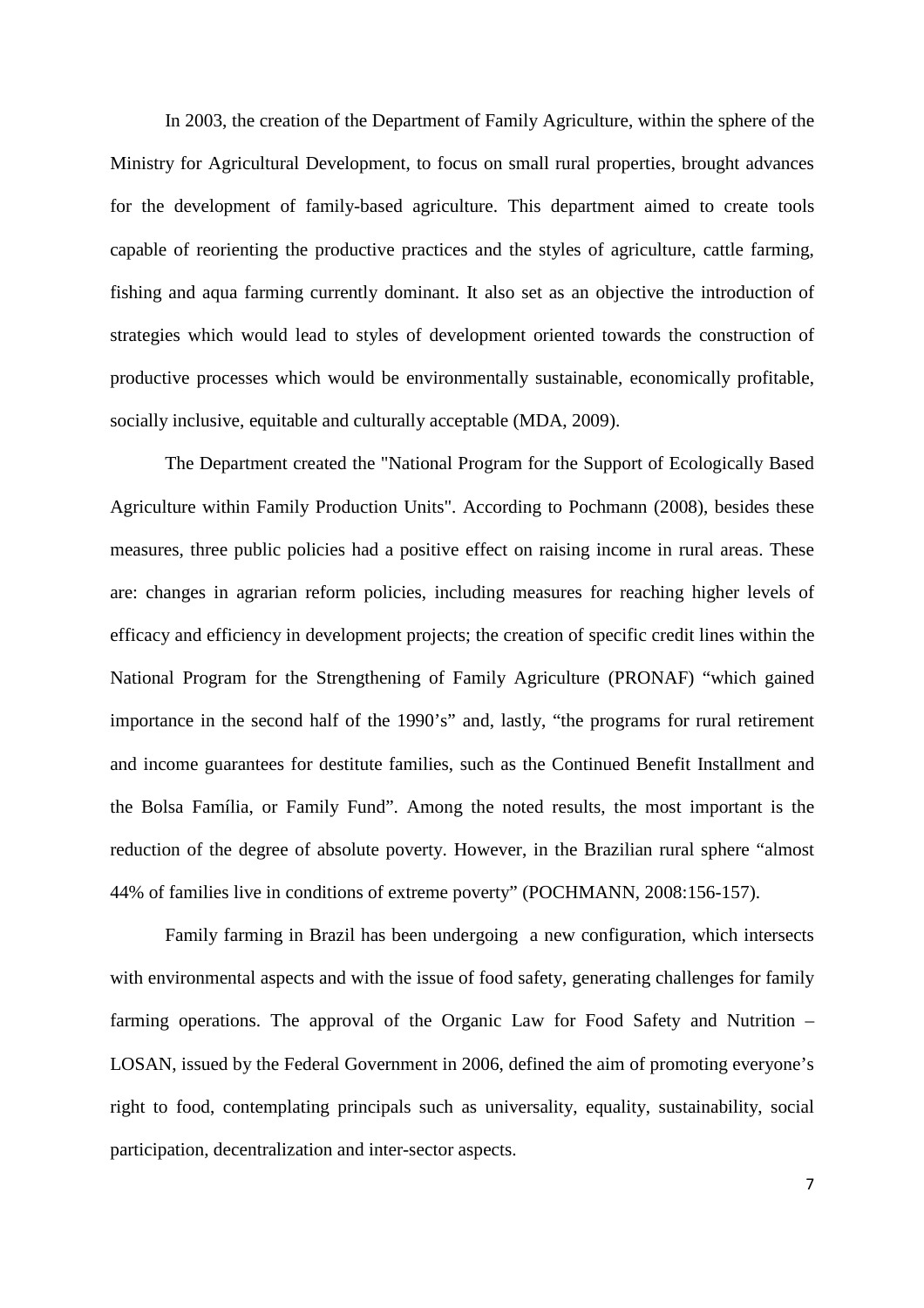Another example of public policy which has shown good results is the Food Acquisition Program (PAA), one of the alternatives by which the family farmer can take part in the institutional commercialization market. The Program was created in 2003 under the National Supply Company (Conab) of the Ministry for Agricultural Development and establishes the acquisition of food produced by family farmers to provide those served by social programs of the Federal Government.

In midst of these changes, the business model of family farming and decisions on rural development start to involve possible intersections with agribusiness, tourism and with the adoption of other forms of thinking about production, such as agroecology, for instance. Considered a process which includes changes in the social and cultural dimension, besides in production itself, the incorporation of agroecology in the debate on the agrarian issue in Brazil places in evidence an opposition to the proposals of agricultural modernization based only on technological advances, opening space within the political and scientific agenda for practices aimed at reconstituting rural labor and natural resources. The opportunities in this field connect the debates on alternative forms of production which, in the 1990's, gained strength with the search for new perspectives for generating income in face of the structural lack of jobs occurring due to the restructuring of capitalism.

It can be noted that family farming in Brazil has been acquiring a new configuration, beginning to lose its image as a subsistence activity and even be seen as integrating the sphere of agribusiness (AGRICULTURA, 2010). Leaving increasingly behind its subsistenceactivity image to integrate agribusiness, it gains associative, community and cooperative characteristics, organized in a network.

## **2. 3- New Productive Spaces for the Family Farming**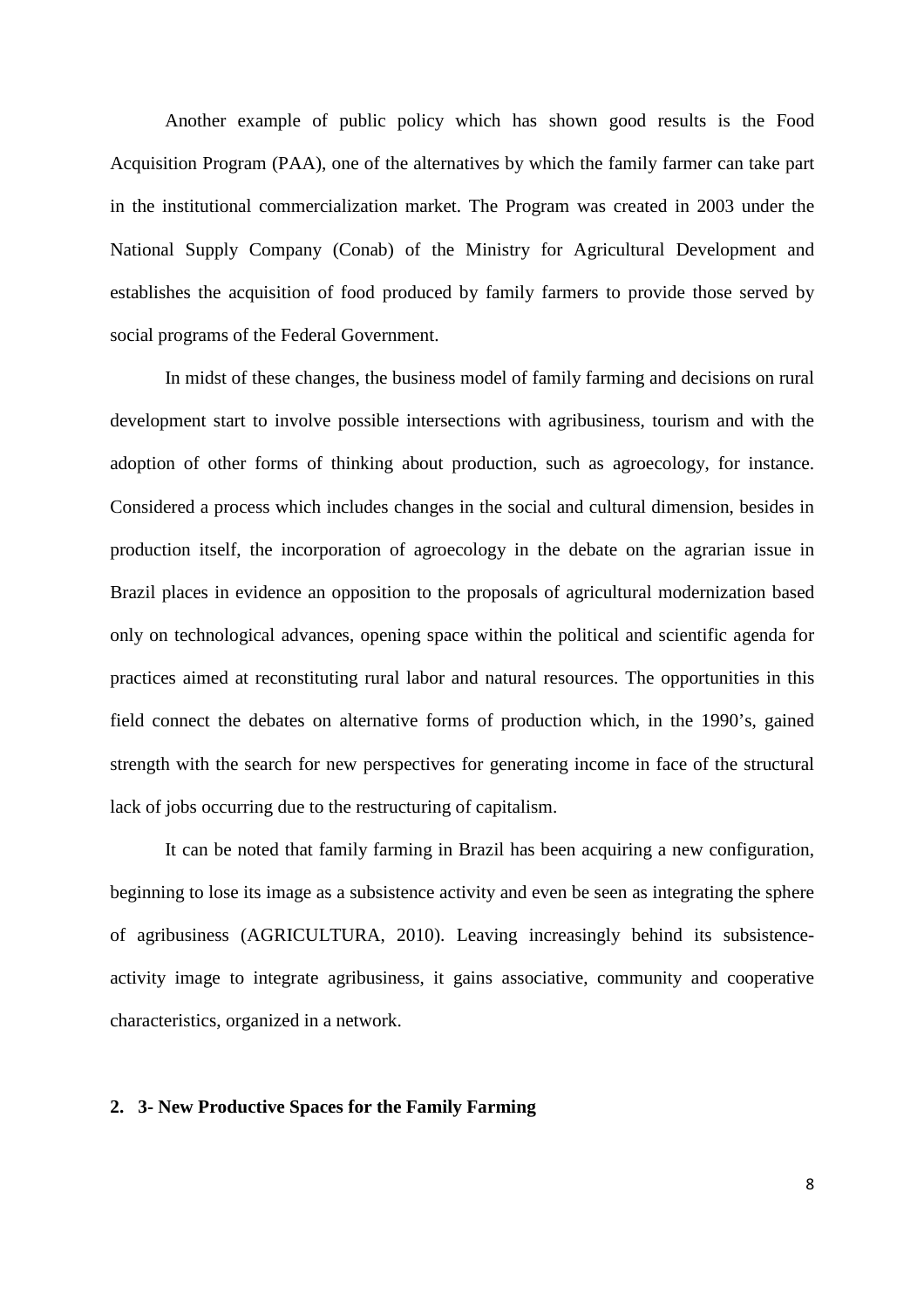A significant fact is the change in the composition of jobs, which took place from the end of the 1980's, with the growth of "the participation of dwellers in rural areas who carry out non-agricultural activities" (POCHMANN, 2008:154). This change signals a profile which tends to acquire the agricultural production aimed at specific and segmented markets and a new perception of the rural sphere by society, less and less as a strictly productive space. Its functions as environmental preservation, as creating a space favorable to leisure, as a means of contact with nature and as offering a different lifestyle to that characteristic of cities are more and more valued. As Abramovay affirms (2008:10) "there is no technical reason, in theory, to push away family farmers from the immense potential represented by quality markets and by the new functions – environmental preservation and leisure - that rural areas fulfill for society".

Key components in the development of of family farming in Brazil ,are the actions of the civil society and public powers .. Even in the most developed regions of the country, dependence on paid agricultural labor is systematically synonymous with bad living conditions. The difference between economic growth and development can be seen in access to land, to credit, to organization, to information, in short, the formation of social capital makes it possible for individuals to benefit, in the local sphere, from the economic results of the process in which they are direct protagonists, as modest as those results may be (ABRAMOVAY,2008).

Nowadays, a lot of initiatives and struggles of environmental and social movements try to create alternative models of development in the rural areas, highlighting the importance of small producers and local communities in a search of a real modernization process of agricultural production based in the social and environmental justice. Besides the broader participation of social actors as part of economic development projects in the rural sphere, it is necessary to discuss agroecological production and organic produce, which represent a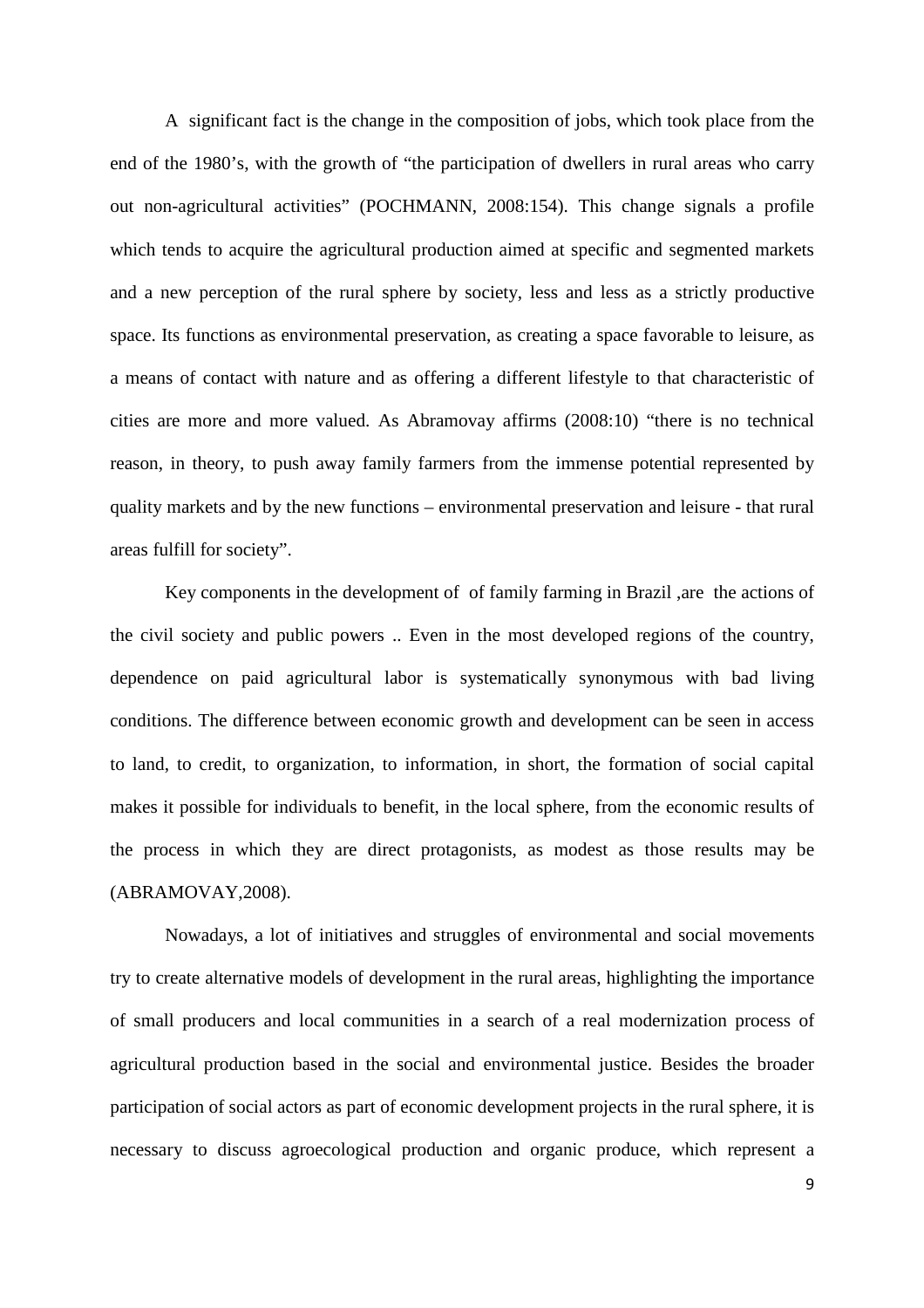relevant intersection between recent environmental demands and the social recognition of family farming. Organic production is one of the denominations which make up the so-called sustainable agriculture movement, including natural, biodynamic and biological agriculture as well as, recently, agroecology.

#### **2. 4- Family Farming and the Agroecology as Way to the Sustainable Development**

Besides the broader participation of social actors as part of economic development projects in the rural sphere, it is necessary to discuss agroecological production and organic produce, which represent a relevant intersection between recent environmental demands and the social recognition of family farming. Organic production is one of the denominations which make up the so-called sustainable agriculture movement, including natural, biodynamic and biological agriculture as well as, recently, agroecology. The term organic agriculture initially acquired a broader status when, in 1972, IFOAM (International Federation of Organic Agriculture Movements) was created, a non governmental organization created and located in France, with established standards published in Basic Standards for Organic Production and Processing, which although private are accepted by the world-wide organic movement. (IPARDES, 2007:38).

The term "organic product", however, has also been used by large-scale producers as a a type of production which does not include the social and cultural dimensions proposed by the agroecological vision, including theuse pesticides and chemical products in general, such as hydroponics. The market, which shows promise for family farming, has generated dispute in political spheres, broadening the debate to take in other issues, such as product reliability, thus creating new regulations for commerce and market access. The definition of organic product in Brazil is regulated by law 10.831/03 of the Federal Government, which states the non-utilization of pesticides or chemical additives, according to prescribed dosage.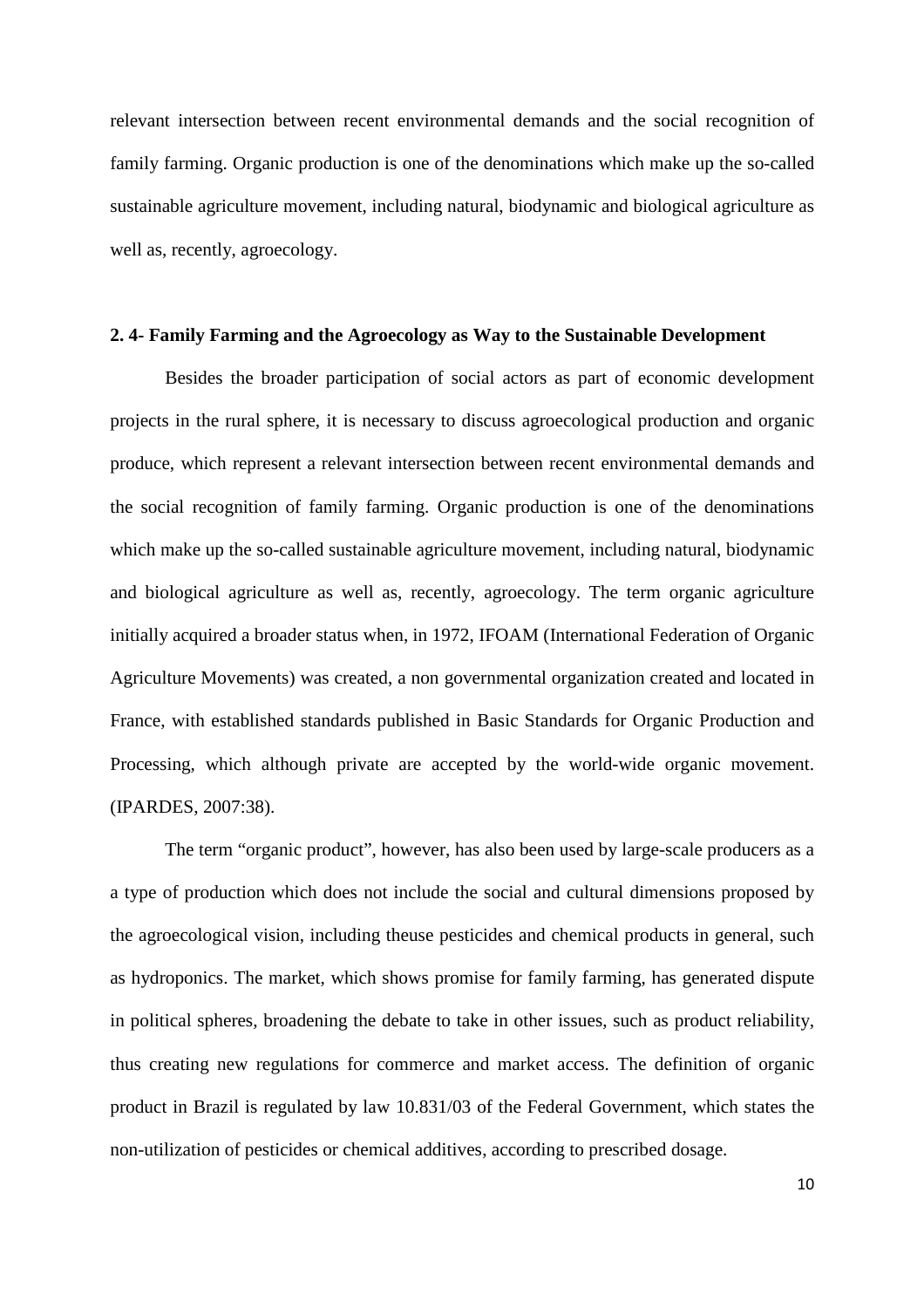The terms Organic Agriculture and Ecological Agriculture are generally used as synonyms. However, there is a growing perception that uses "organic" as an adjective for the kind of agriculture that aims to produce "clean" food for a differentiated market, and "ecological" to describe a form of agricultural work which seeks to re-dimension the relationship between humans and nature and with each other, built on harmony and solidarity, and which sees the differentiated market as a consequence and not an end in itself.

The change to the agroecological system includes a scientific status which has also been substituting links of religious origins, historically present in the organization of rural workers, for a more technical viewpoint. Agroecological know-how and its application in production mean not only the substitution of forms of planting, but also a new style in the treatment of land, animals, in soil use and in the conservation of the environment, requiring, therefore, training and dissemination. According to the definition of the National Agroecological Articulation (ANA), an association which represents nationally farmers who adopt these practices, agroecology is an "innovative process based on optimization of the use of local resources in the construction of technical and social-organizational solutions in order to promote the economic efficiency and the ecological sustainability of agroecosystems" (ANA, 2009).

For Altieri (2004:18), agroecology is a new "approach that integrates the agronomic, ecological and socioeconomic principles with the comprehension and evaluation of the effect of technologies on agricultural systems and society as a whole". One can state that agroecology is in a field of social struggles, presented as an opposition to agribusiness because the agroecological systems are not dependent on raw material industries, the income generated by production is retained by the communities and municipalities, besides that these are systems based on natural processes and, thus, help conserve the environment and biodiversity.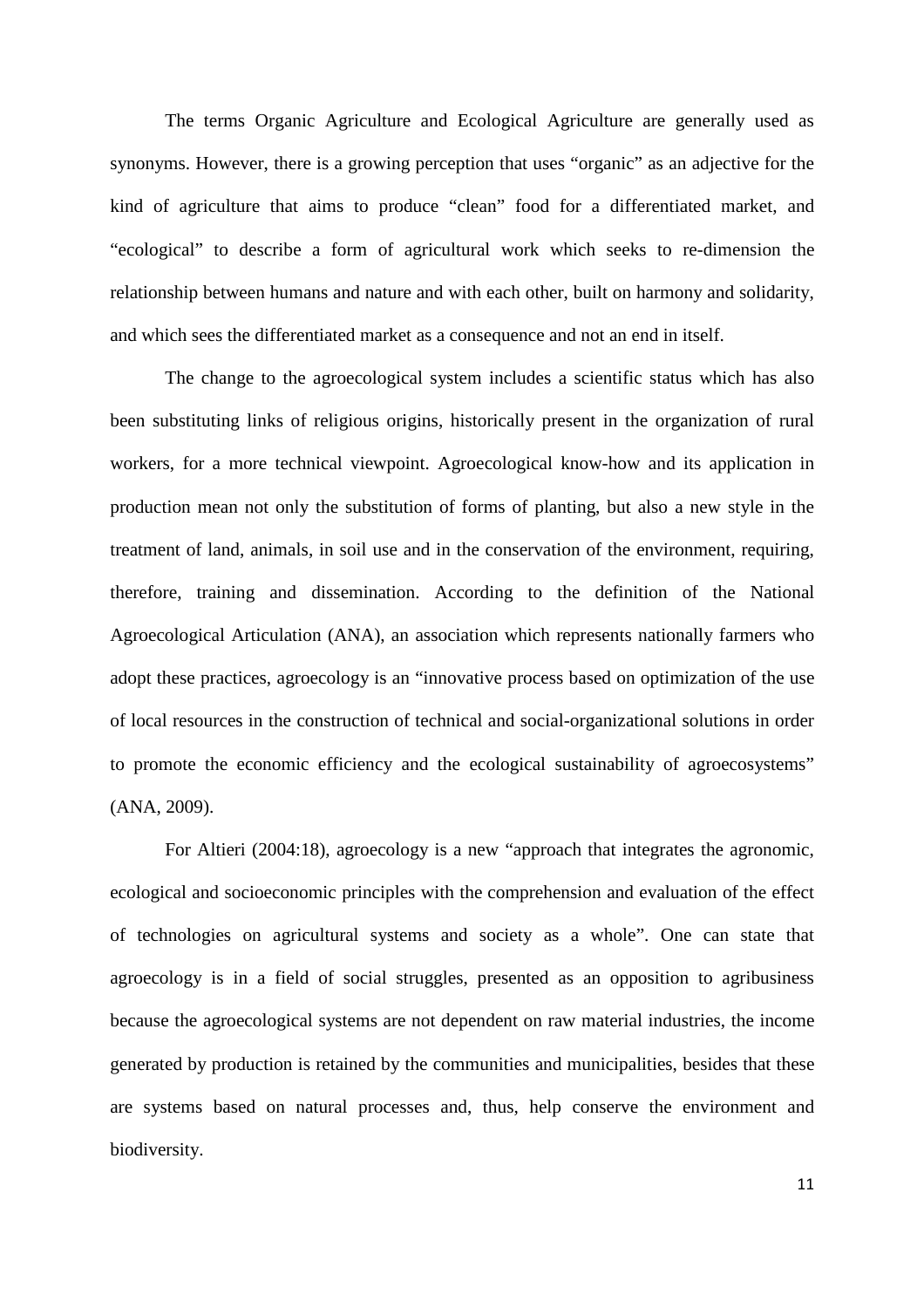In the academic sphere, debates on the agrarian issue in Brazil, and especially on the incorporation of agroecology in this theme, show an opposition to the theoretical views of "agricultural modernization" and open up "a broad political and scientific agenda", which has been resulting in processes of social, political, technological and environmental contestation and translates to a "heterogeneous group of practices aimed at reconstituting rural labor and natural resources" (NORDER, 2006:117). Norder points out that the theories of modernization "are based on the concept of the 'integration' or 'submission' of the rural world and its actors within the global structure of capitalism, [...] obscuring thus the nature and potential of individuals and /or collective strategies and answers." (NORDER, 2006:108). The conceptual universe that treats "the know-how of the rural world as an obstacle" has unfolded in political actions which are present even within social movements. MST itself, up to 1986, published information in its manuals and organized training sessions which sought out mechanisms to 'fight the habits generated by artisanal forms of labor'. These models were based on the development of collective forms which focused on an intensification of capital and a reduction of labor, which was precisely contrary to the reality of the settlements (NORDER, 2006:108-110).

One of the notions defended by the social movements linked to family farming is the creation of mechanisms and programs by the government to generate confidence so that the farmers feel it is worthwhile investing their meager resources in this type of production, abandoning the generalized practices of use of chemical products. For Abramovay (2008:08), "the construction of new markets", both for the products that have so far been predominant, and for, above all, activities which have only just begun to be developed, is "the most important challenge in rural development. This construction will not result from the spontaneous action of private agents, but from the organization of the producers backed in a decisive manner by the social movements and by the government".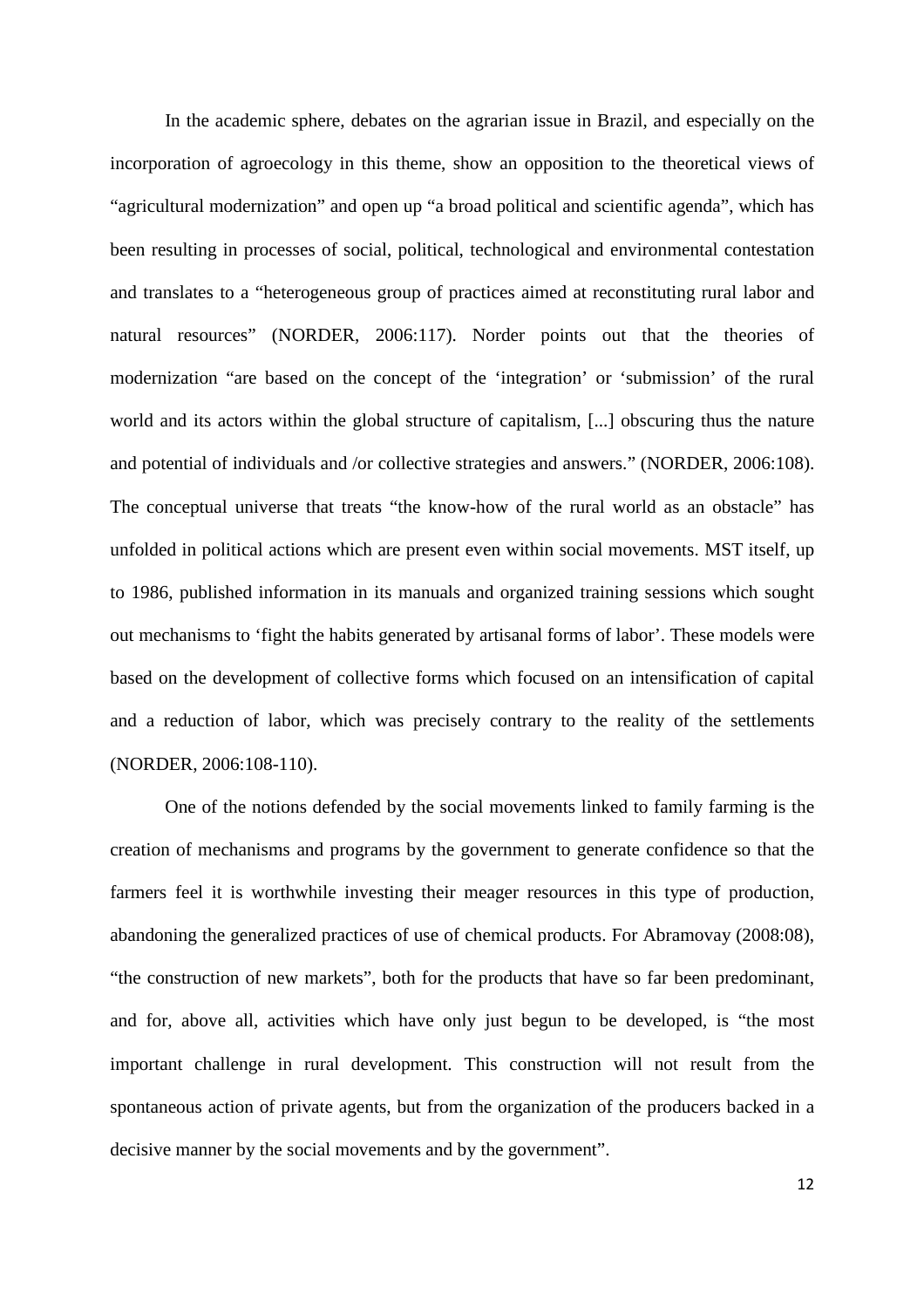The attempts to promote access to credit for the poor segment of the population has, however, been coming up against basic obstacles. In the case of PRONAF, when there is risk for the banking system and for the agricultural segment, selection criteria tend to eliminate those farmers incapable of offering guarantees, even if they can present economically viable projects. For Abramovay (2008:08), "the solution to this problem is not in the creation of a state-run credit system, marginal to the banking system and which suppresses the very notion of risk, but in the social organization which could pressure the banking system to the point that it concedes credit, such as favoring the emergence of collective forms of risk reduction such as guarantor funds or loan guarantees based on solidarity systems." The author cited the example of the credit cooperatives, which have grown in the country, as an important means of balancing out the costs of banking transactions by local organizations.

The field of agroecological production characterizes, in this sense, referes to a specific market, in process of being formed and institutionalized in Brazil. With a strong environmental appeal and a growing social value, this perspective connects to national and international markets and has also caught the interest of great rural producers and transnational corporations. The opening up of new markets, the expectation of obtaining chances for exports and the certification and reliability of organic produce represents a challenge for the family farming way of organized the social life and the agricultural production and deserves to be analyzed as we aim in this paper.

## **3. Methodological Procedures**

This study utilized a qualitative case study approach to collecting data and was carried out inf 2008 and 2009., The case which was a focus of this study was s the Rede Ecovida de Agroecologia, the Ecolife Agroecological Network, which encopmases twenty four centers in cities in Brazil's southern region. Two of the Network's centers were selected to carry out an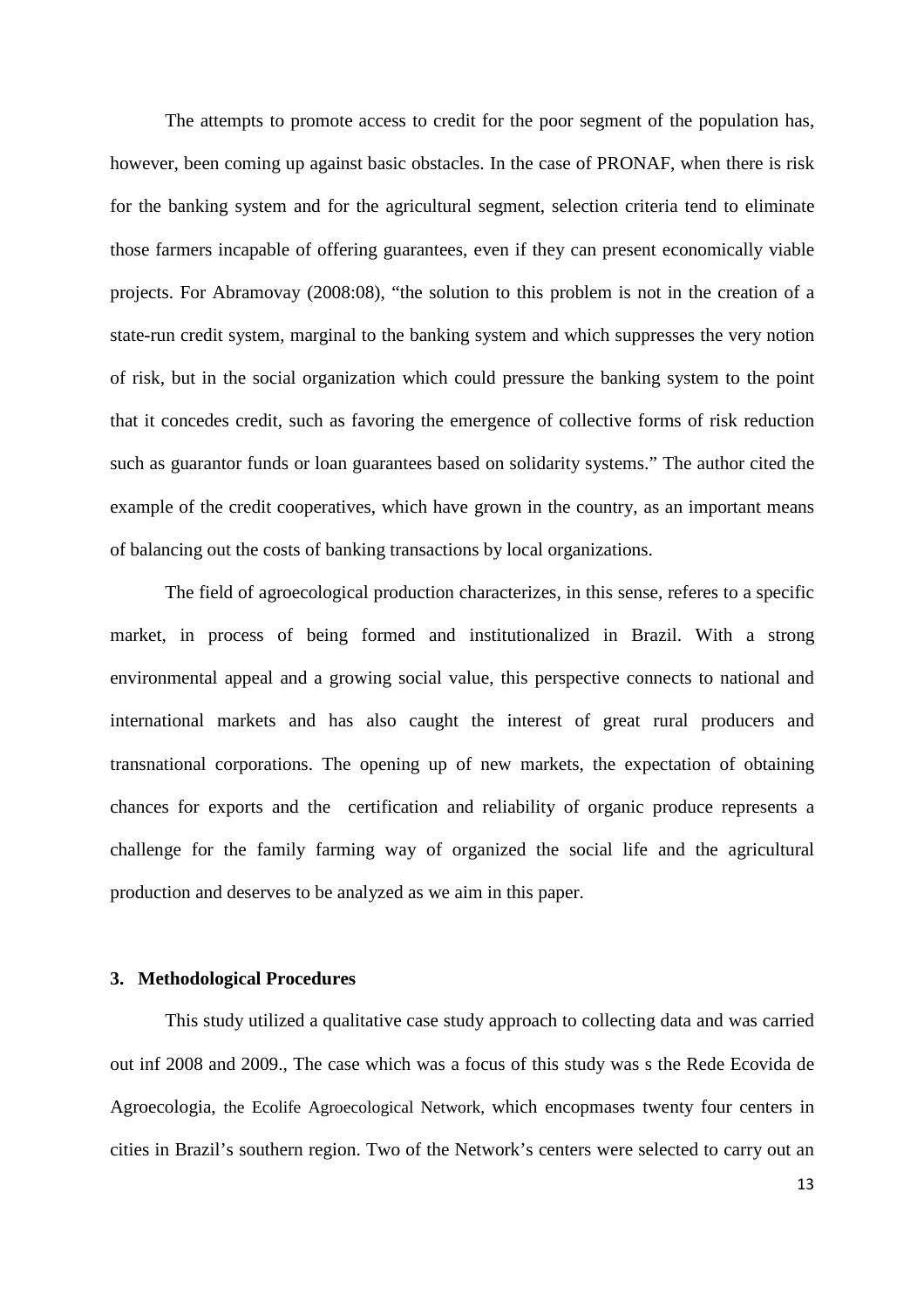in-depth investigation. In this manner the research sought a longer permanence in the locations, with a higher comprehension of the farmers' surroundings, observing how the groups worked and the relations between farmers and the technicians from support organizations.

Our participation at the  $6<sup>th</sup>$  National Encounter of the Ecovida Network assited us in collecting t primary data. This was supported by relevant secondary and archival data. The field research and the in-depth key informant qualitative interviews were undertaken at the the following centers: Planalto Serrano (in the mountains) and Litoral Catarinense (on the coast), both in the state of Santa Catarina. These were chosen as they permitted comparison between several variables which distinguish them, allowing contact with two distinct realities, but within a same context of state public policies, which sets some influences and perspectives of development on an equal footing. Twenty one key informant interviews were carried out with eight farming families, affiliated with the network, and with other agents involved with the two centers chosen, besides network leaders.

With regards to the farmers the following points were used to structure the semistructured interviews: motivations for the permanence or departure of farmers from the Ecovida Network and which factors influenced these processes; the existence or not of changes in daily social practices and in participation for the solution of local issues; problems, disagreements and conflicts noted and the farmers' position in relation to these.

With regards to the agents the study sought to to investigate the social practices that were inherent and promoted through the work of the Ecovida network, the organizational structure, decision-making spaces, the relation with social movements and network representation in public management forums. Macro-social issues were also raised, which could influence the interests and the participation of the farmers, and interviews carried out with representatives from the Municipal Department of Industry, Commerce and Tourism of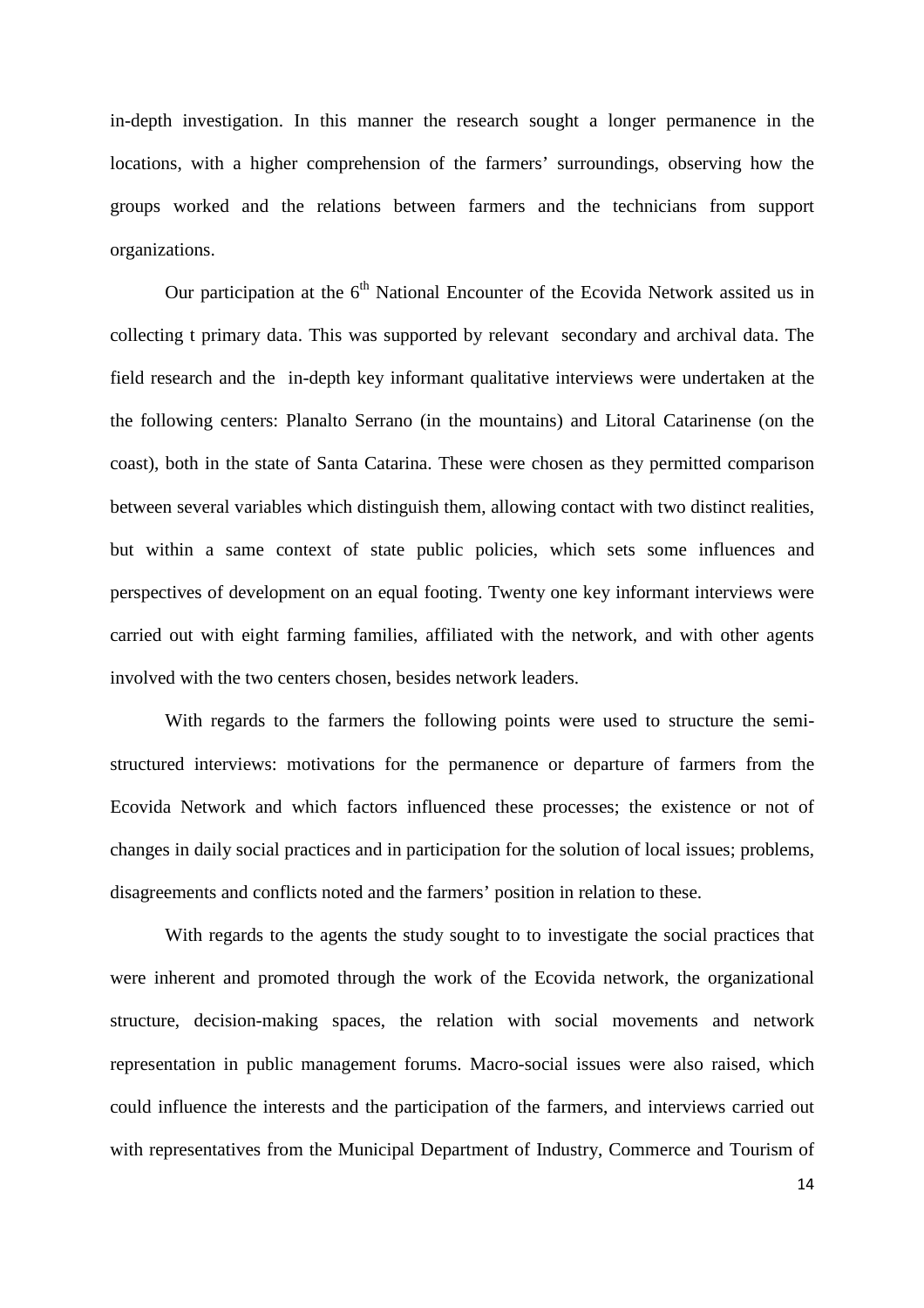Urubici and Garopaba, the central municipalities in the two researched areas. With these it was possible to verify integrated actions of "environmental tourism" with local agroecological producers.

#### **4. Findings**

Ecovida emerged in 1998 as a result of historical local interventions carried out by non governmental organizations in the construction of an alternative to the agricultural model in use. It is made up of twenty four regional centers which include associations and cooperatives for commercialization. Ecovida's actions are centered on the production and the commercialization of agroecological products, a term which adds to the organic product the ideals of social equality, solidarity, associativism, cultural value, autonomy of local communities, respect to ecosystems, among others, without being restricted simply to technical-productive aspects. Their key goals are:

> Develop and multiply the agroecological initiatives; stimulate associative work in the production and consumption of ecological products; articulate and make available information between organizations and people; bring together, in solidarity, farmers and consumers; stimulate the exchange, the recovery and the value of popular know-how; and have a brand and a seal which express the process, the commitment and the quality (ECOVIDA, 2008).

Ecovida is made up of twenty four regional centers which include associations and cooperatives for commercialization, in the states of Santa Catarina, Paraná and Rio Grande do Sul. Ecovida's actions are centered on the production and the commercialization of agroecological products, a term which adds to the organic product the ideals of social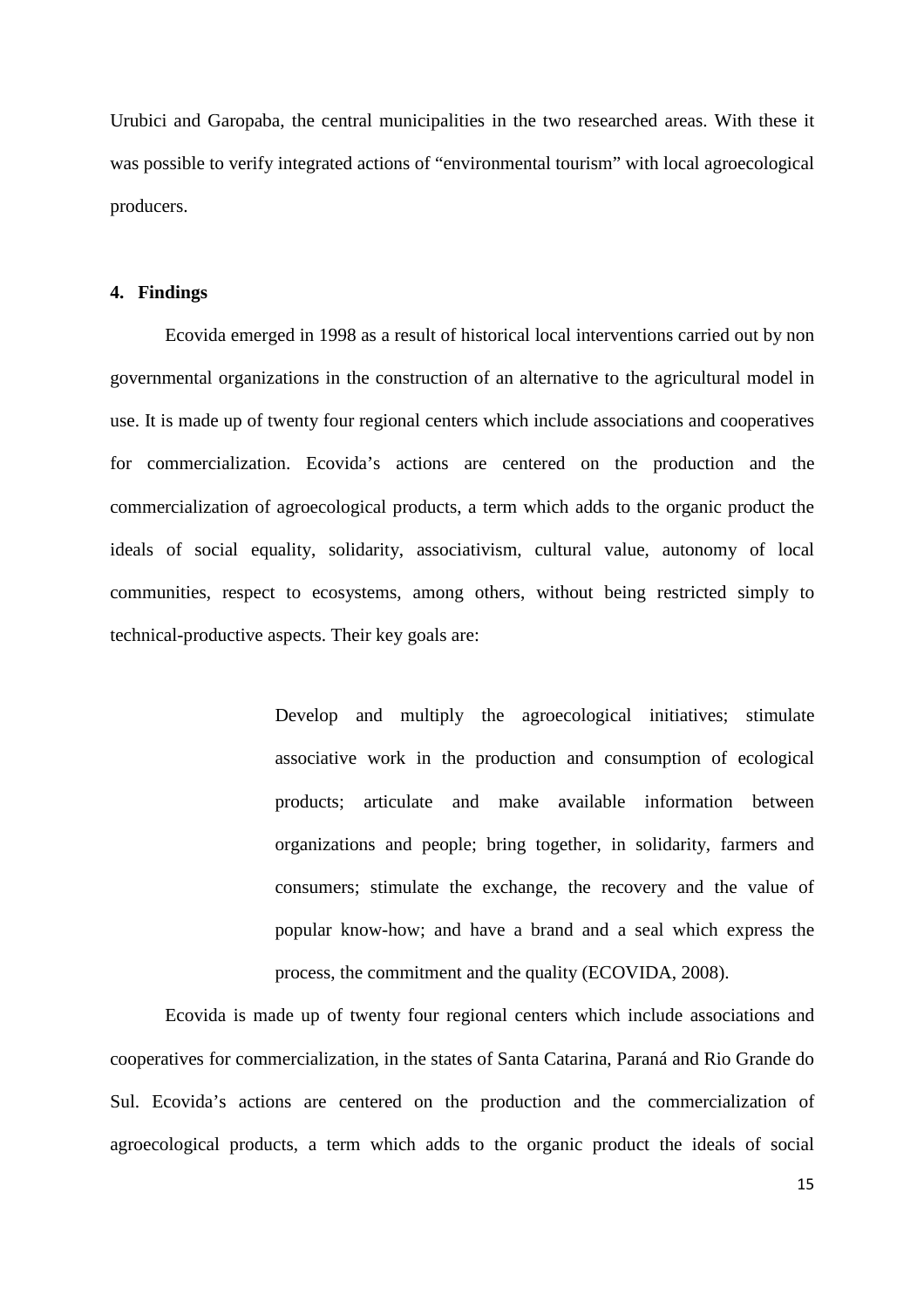equality, solidarity, associativism, cultural value, autonomy of local communities, respect to ecosystems, among others, without being restricted simply to technical-productive aspects.

The system of participative certification developed by the Ecovida is based on the involvement of the farmers in the process. One of the aims of this proposal is to guarantee the product's quality, from production to consumption, instead of focusing only on the final product. It was possible to detect at one of the researched centers, the Litoral Catarinense center, the use of certificates and the seal of approval as symbolic of belonging to the network, handed over with public recognition rituals. It can be observed that, for the farmers from this center, the significance of the certification and seal is not solely that of the condition for the sale of the product, but of the consolidation of changes they propose to make, when taking part in agroecology. They show pride in the effort to participate, to adopt conventional and accepted agroecological practices that allow them to certify their productst. The scenario hoever was id direct contrast to the Planalto Serrano center, which makes no effort to make the e certification and seal as symbolic for the development of identification with the network, placing more emphasis instead on their importance for commercialization.

The results clearly show that the certification of organic produce began to be a matter of interest to the state, initially due to the broadening of the market for this kind of product and later due to the need to guarantee credibility for exports. For the farmers, the theme also gained notoriety due to the perspective of trading in new retail spaces besides though direct sale, at street fairs and local markets. In the last years, the concept of certification itself has changed, and for now includes the idea of conformity with predicted standards, but not in a totally closed manner, suggesting continuous work directed towards guaranteeing the quality of products so as to maintain competitiveness.

To better understand this, it is necessary to clarify that currently two types of guarantee systems are applied: third party and participative certification. "The third party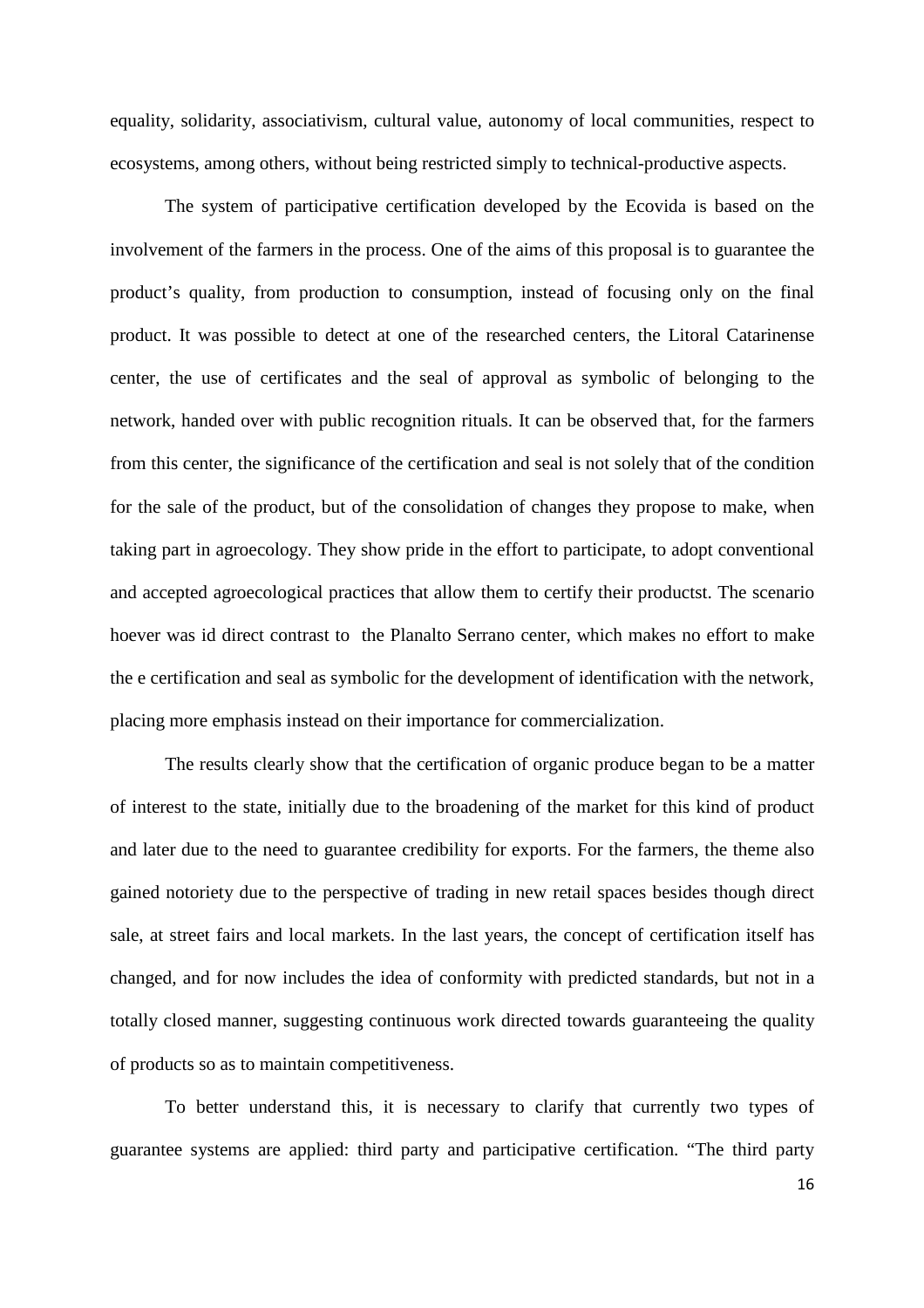guarantee system is certification by external audit [...] This third party is represented by certifying organizations that, with basis on an external inspection of the properties and on lab analyses, verify if production conforms to the set standards and testify quality by certification" (IPARDES, 2007:49). This distinction is summarized in figure 1.

| <b>Components of the</b>       | <b>Guarantee by Solidarity</b> | <b>Third Party Guarantee</b>  |
|--------------------------------|--------------------------------|-------------------------------|
| <b>Quality Guarantee</b>       |                                |                               |
| <b>System</b>                  |                                |                               |
| <b>Standards</b>               | Construction under periodical  | Construction under periodical |
|                                | revision process               | revision process              |
| <b>Verification methods</b>    |                                |                               |
| - Inspection                   | - No internal inspector        | Existence<br>internal<br>of   |
| - Registers                    | - Carried out in a systematic  | inspector                     |
| - Documentation                | manner                         | -Carried out in a systematic  |
|                                | - Decentralized                | manner                        |
| <b>Certifying organization</b> |                                | - Decentralized               |
| - Functions are certification  | - Integrated                   |                               |
| and technical advisory         | - Decentralized                | - Separated                   |
| - Certification decisions      | Resident<br>within<br>the      | - Centralized                 |
| - Technician                   | community                      | - External                    |
|                                |                                |                               |
| Form of communicating          |                                |                               |
| quality                        | Seal, reputation of producer   | Seal, reputation of producer  |
|                                | and of technical advisors and  | and certifying organization   |
|                                | influence<br>from<br>social    |                               |
|                                | evaluation components          |                               |

Figure 1 – **Quality guarantee systems** Source: IPARDES, 2007.

Certification and the guarantee seal add differentiation to the organic product and help gain access to certain markets, outside street fairs and the immediacy of the community of origin. Thus, they become key points in creating perspectives and for the farmer's perception that it is worth adhering to this type of production. Together with the perspective of a broader market, it can be noted that legitimization of the product as ecological surpasses rational use and reaches a symbolic significance, representing the social concretization of a group which gains new value.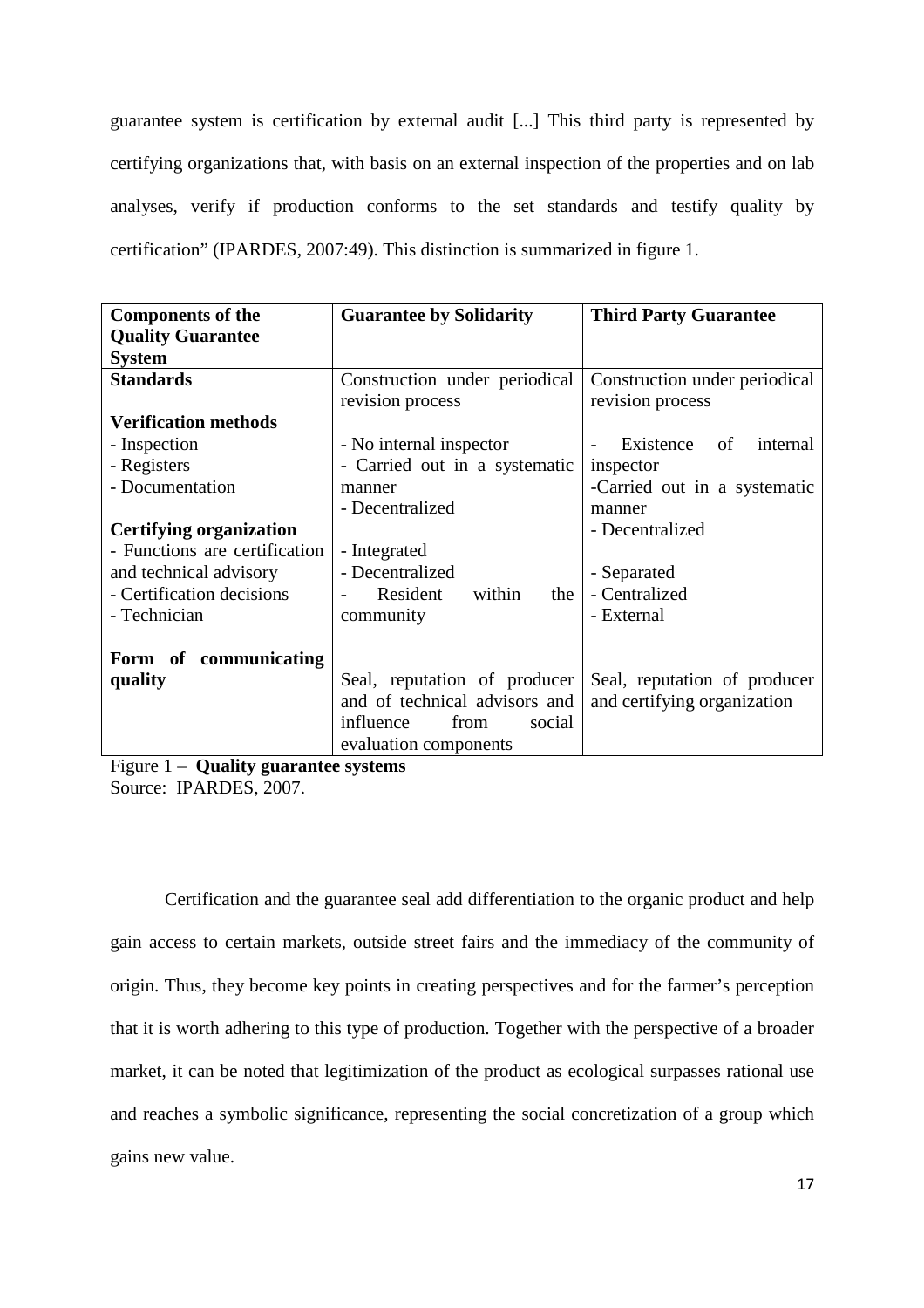It was verified that the innovation of the process for certification and for obtaining the agroecological product seal relates mainly to the form in which it is developed by Ecovida, by promoting decentralized decision-making, giving the regional centers the responsibility for the process. The existence of an Ethics Council formed by the farmers themselves to visit, analyze and write approval or non approval reports for use of the seal generates conflicts and the need for assuming a position towards their peers. This aspect allows an effective participation, such as in the discussion of parameters for the inspection format, and brings the farmers new perceptions on power.. There is also a sense of responsibility which continues after inspection, as suggestions are given for the improvement of the productive process or for processing and, annually, monitoring visits are also carried out after certification.

The Ethics Council of xxx analyzes previously the certification papers and after the visit writes a report which can be of approval for the use of the seal or may contain suggestions for improvements throughout the productive or post-productive process. The following registers are required after certification: a report from each of the members of the Ethics Council who took part in the visit and a joint report from the Ethics Council, authorizing use of the seal (ECOVIDA, 2008). Annually, post-certification monitoring visits are also planned. During these monitoring visits, the Ethics Council must be presented the planning or conversion plan by the group or family, as an instrument of evaluation for continued use of the seal.

Another aspect which mobilizes network participation, within the same theme, is the need for greater intercession with the government and certifying companies, within the growing importance of organic agriculture in the country. The theme has been debated at deliberative events such as the national and regional encounters, and appears as an obligatory item on the agenda, unifying the network's identity through the value of creating more commercialization spaces. The discussion is based on the application of current federal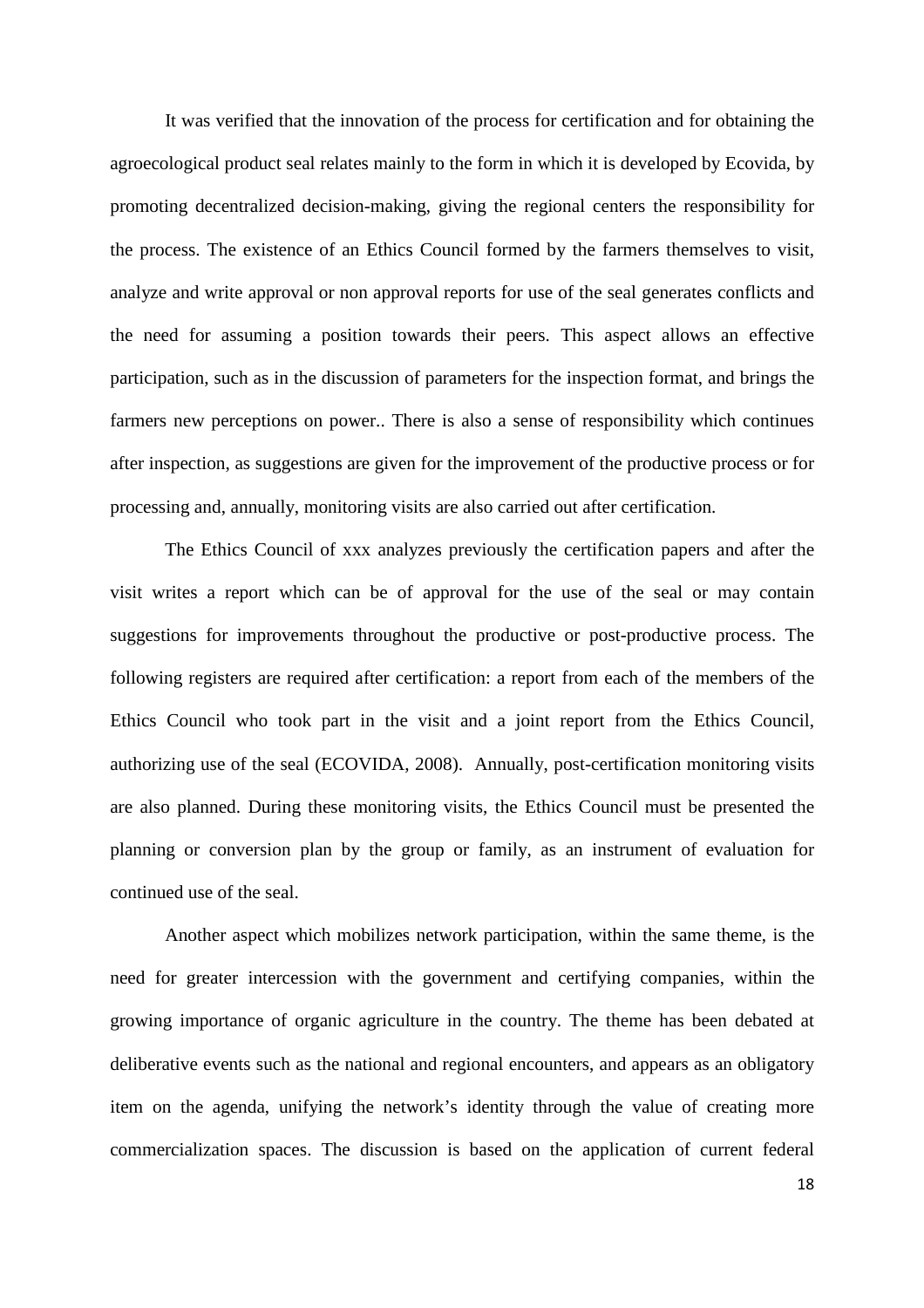regulations for certification and use of the seal, which demands a form of institutionalization which finds different viewpoints within the network. Regulations were recently defined by a group set up by the Federal Government, in which Ecovida took part, creating rules both for the participative and third party systems. The necessary formalities for recognition of the seal generated a revision of the practices and of the centralization or decentralization of document emission, legitimizing the product as organic. In the practice adopted until now to gain certification, the Ecovida Participative Certification Association has juridical responsibility. This association answers for certification of agroecological produce, and its field of action covers the three states that take part in Ecovida.

One problem with the validity of the current certification and seal conceded by the Network is recognition by official organs – national and international -, affecting exports and Ecovida itself, because being regulated by law is an advance and a result of old struggles within the agroecological movement. However, the form in which this regulation process has begun to set out terms for certifying agencies could represent bureaucratic problems for Ecovida's manner of operating. In this sense, Serva and Andion (2004), in a study on collective certification processes in Brazil, reaffirm that "certification becomes a means and not an end [...] and creates opportunities for generating and disseminating knowledge, of exchanging experiences between producers, besides perfecting their capacity for leading an enterprise forwards by means of democratic practices" (SERVA and ANDION, 2004:08).

Commercialization is one of the key challenges for Ecovida, requiring, just as with the certification process, the involvement of the farmers, as joint participation is crucial in order to plan production collectively, since the small producers cannot supply the necessary quantities on their own. The challenges surrounding commercialization include, on one hand, guarantees for delivering the farmers' produce, and on the other, maintaining local retail points supplied with diversity, quantity and quality throughout the year. Among the group of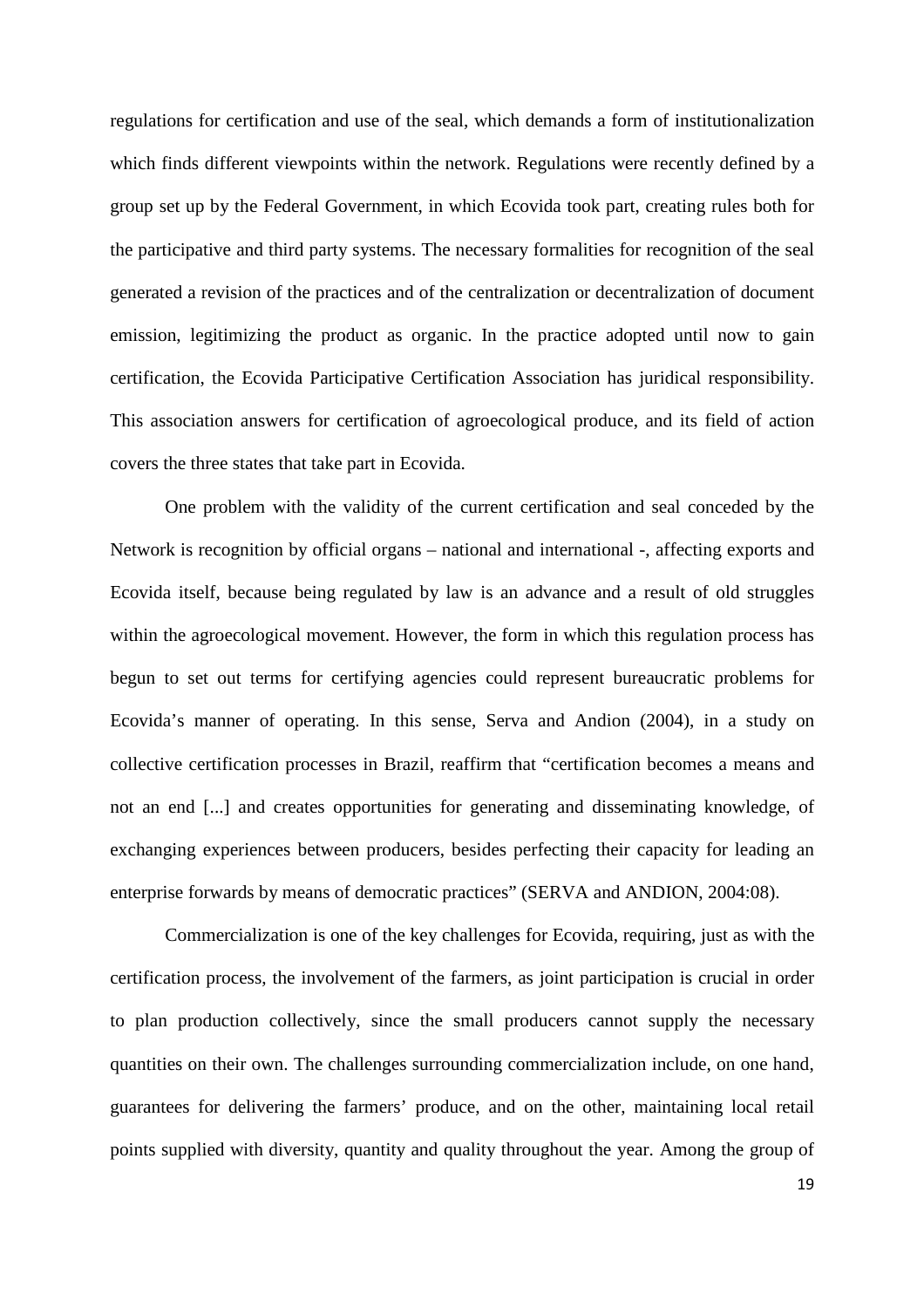famers researched, some of the gains obtained through participation in Ecovida have been wider opportunities for product outlets, guaranteeing delivery with the necessary care for durability and the commitment in relation to payment for sales. The farmers also report the creation of new forms of commercialization and the improvement of other channels already in use as achievements which several of those interviewed feel responsible for. At the two researched centers, trade takes place more commonly through street fairs and local markets.

At the two researched centers, trade takes place more commonly through street fairs and local markets, by means of programs sponsored by the Federal Government and through cooperatives. At the Planalto Serrano center, the proximity of the Ecoserra cooperative helps commercialization, taking into account the distances and the lack of appropriate vehicles for product transportation.

Another aspect which has involved several farmers and appears on the agenda at regional encounters, with a specific task force that meets on a monthly basis, is the creation of a new channel for trade, by means of trucking routes, named the "Southern circuit for food circulation of the Rede de Agroecologia Ecovida". The proposal seeks to solve logistics issues affecting producers in the Urubici, Três Barras, Paulo Lopes and Garopaba areas, among the studied groups. The circuit has already been divided up into three routes which link ten Ecovida Network centers: Erechim–Curitiba: with an extension of 1,130 km and involving 200 farming families; Lages–Curitiba–São Paulo: with an extension of 2,100 km and involving 280 families, and Barra do Turvo–Curitiba: with an extension of 300 km and involving 80 families. There are also sub-routes that involve approximately 150 families (MAGNANTI, 2008).

This system forges stronger connections between the farmers, as the set up asks that families, by means of their associations and groups, also commit to purchasing products from other organizations in the circuit. This procedure is aimed at "the exchange of products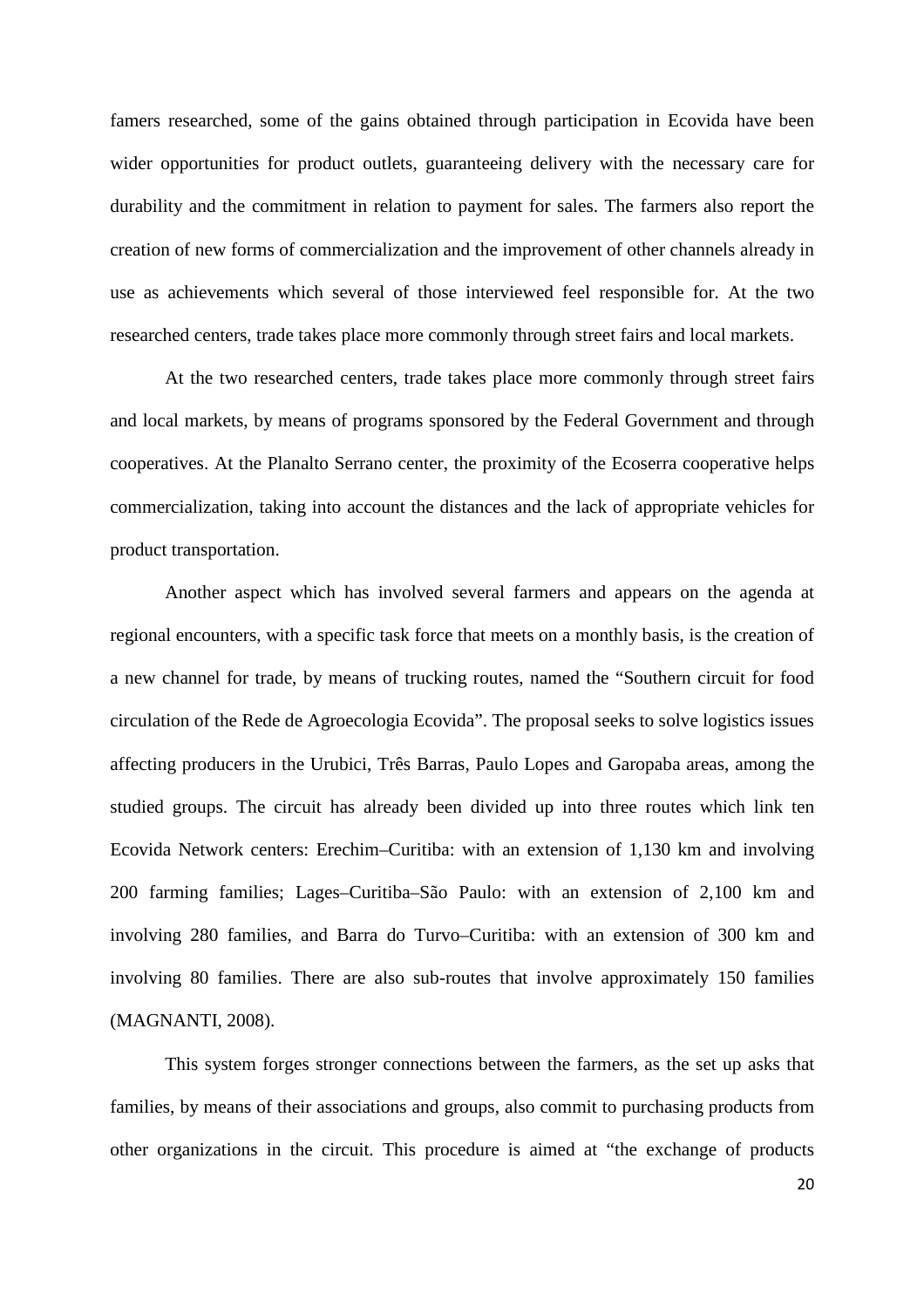among regional centers, and the widening of the diversity of merchandise offered at different local markets: street fairs, agricultural families who are members of the Ecovida Network, institutional markets, among others". The system also favors the reduction of transportation costs, as the trucks always travel loaded between stops. The mechanism of buying and selling between stops also allows for less monetary circulation, since in many cases merchandise is simply exchanged. Monetary resources are used in these situations simply to cover eventual differences of value in the transactions.

Some recently initiated projects within the researched groups have been mobilizing the families in a significant manner. Among these is a form of 'ecological agrotourism', named Acolhida na Colônia, originally idealized by the Accueil Paysan network (working farm vacations, active in France since 1987) which has as its proposal to bring value to countryside living. In Brazil, this exists since 1998. In Santa Catarina, the Planalto Serrano center of Ecovida was the first to join the project, which seeks to let the tourist relate to the families in their daily life. Prices are lower than those in 'rural tourism', which generally uses large farms. Within the ecological agrotourism modality, the proposal is to receive the tourist in modest surroundings, with the right to time spent chatting by the wood-burning stove and countryside walks.

The mayor of the city of Urubici initiated the project in the region, as part of a plan for encouraging local tourism, since together with the city of São Joaquim the area is a destination known for its natural beauty and for snow. Through the Department of Tourism, the mayor has been trying to invest in a form of tourism which integrates the region's natural beauty with agroecological production.

Another project under development, also in the mountain region, is the planned extraction of forest products. Linked to the Slow Food Foundation, the Renascer group will be the first in a pilot project, named Fortaleza do Pinhão de Santa Catarina, which can be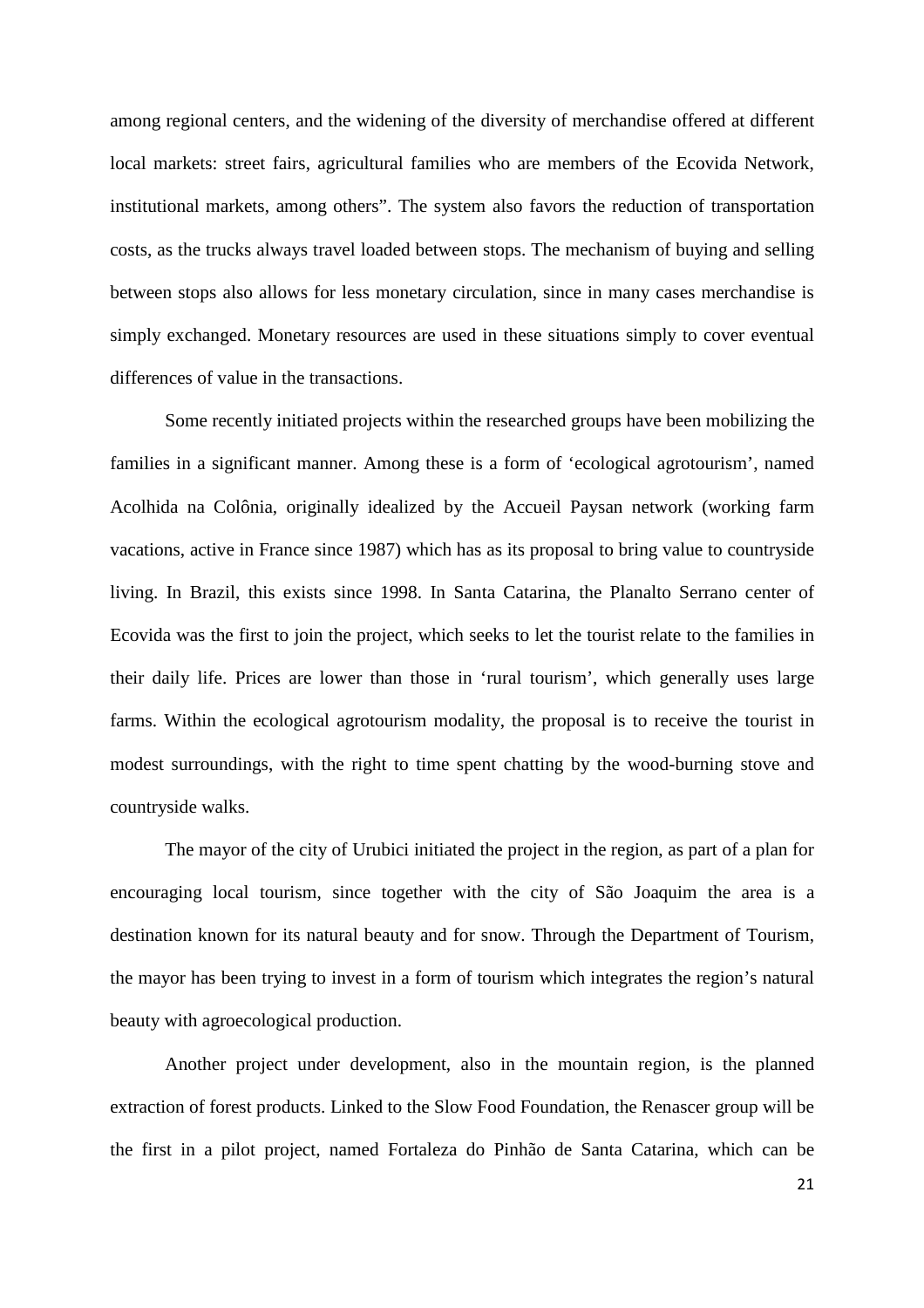replicated in other communities of the Santa Catarina range. Slow Food is a non profitable international association founded in 1989 as an answer to the standardizing effects of fast food; the frenetic rhythm of present-day life; the disappearance of regional culinary traditions; the decreasing interest of people towards their food, the origin and flavor of food products and in how our dietary choices may affect the world (Slow Food, 2010).

Work began in 2008 with the processing of pine nuts from the Paraná pine, and aims to collaborate with defense of the traditional ecosystem by means of campaigns to raise public awareness, in order to strengthen and qualify consumption of the pine nut and demonstrate the importance of preserving the forests of Araucária, the Paraná pine. The Slow Food Foundation will support the group's producers at a processing unit and in the production of traditional pine nut-based products to promote in local and national markets. Another possibility is to explore non-wood forest products (PFNM), a growing extractivist activity in the market, which, when well managed, causes less devastating impact and damage to the forest when compared to other activities, such as farming, mining, logging, unorganized civil construction and touristic practices without environmental direction. Ecovida associates have the opportunity to develop this type of sustainable exploitation.

Another productive space recently explored by this center is an agroindustry for the production of baked goods and fruit preserves. Houses which contains the bakery was completely refurbished, with an industrial kitchen and dining area where tourists, besides purchasing baked goods, can eat snacks.

On the Santa Catarina coast, a project which is showing innovating productive spaces is hand weaving in the Três Barras group. This involves the women, trained through courses to make tablecloths, bedspreads, blouses and other products. With financial support from a French company, they bought equipment and organized trips to get to know other similar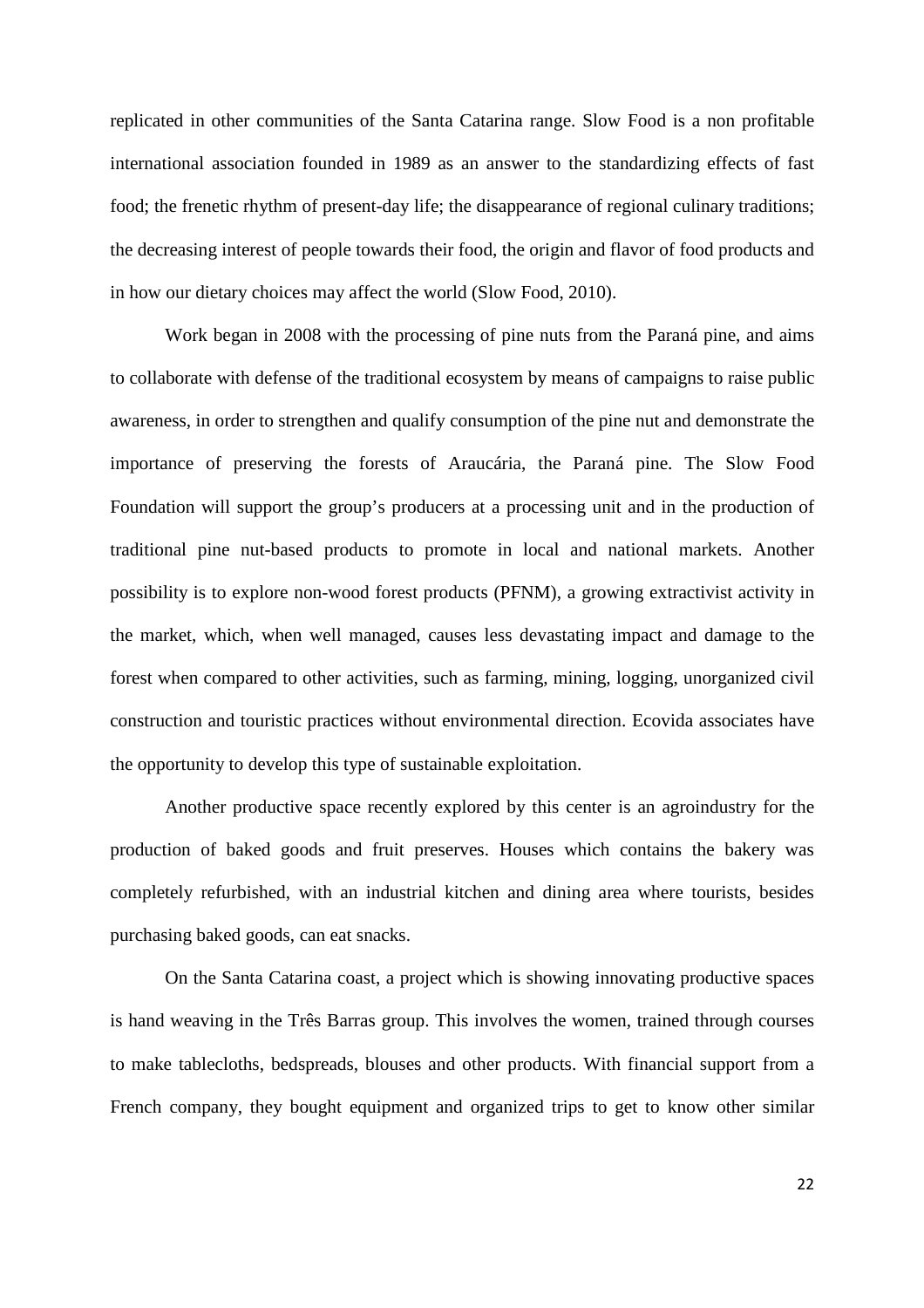projects. The women involved are already obtaining good results in terms of product quality, but have not yet found satisfactory sales outlets.

Also relevant are new experiments in credit and financing which may represent a future innovation once they are incorporated in a broader fashion by the centers of the Rede Ecovida. Several aspects relating to financing of production and problems with banking, production and local community issues were also mentioned in the interviews.

## **5. Final Remarks**

Based on the analysis of the Rede Ecovida case, it was verified that the experiences and practices of the family farmers that opted to join organic production, organized through the network, have been favorable for an ordered growth, encouraging social innovation to create more fair processes of social and environmental sustainable development .

The main foundations for growth and for the success of innovative practices in the network are: Cooperation, which relates to the active participation of the farmers as network members, evoking a "collaborative" relationship within a new organizational model; following environmental protection regulations and the guidelines for organic production as part of the identity of the Rede Ecovida; the belief in and development of environmental education and of an ecological awareness; the system of participative certification, developed by the Rede Ecovida, based on the involvement of the farmers in the process, placing responsibility and generating empowerment; the commitment and confidence in a network organization, honoring agreements and meeting collectively accepted deadlines; the security obtained by broadening commercialization channels and the commitment in relation to payments for sales; the trucking route-based commercialization channel – Southern circuit for food circulation; the interaction between network participants, with strong connections; and the search for the development of new products and productive spaces for the network.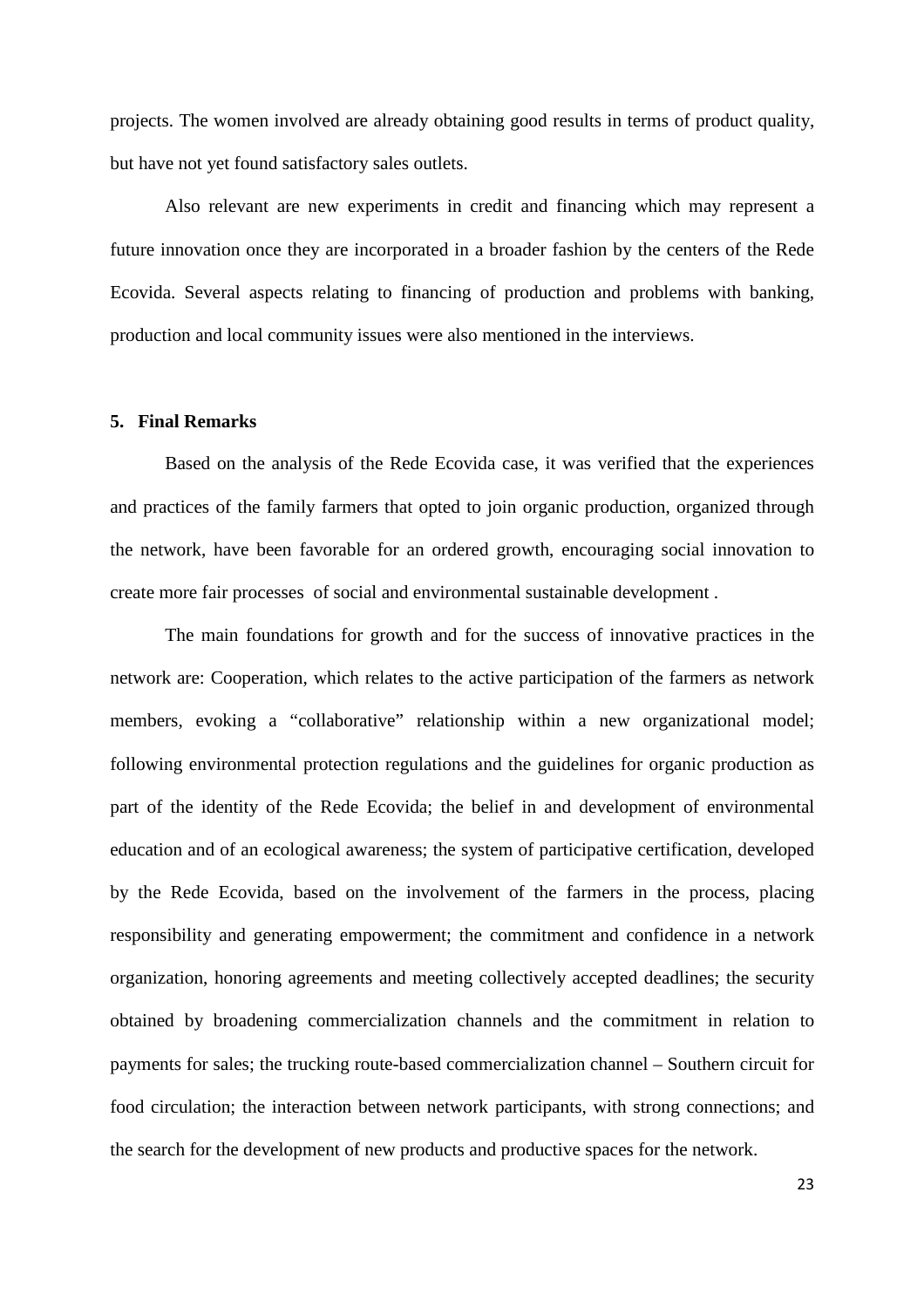The conditions for family farming that allow it to become a viable economic alternative for the insertion in productive chains with a higher added value are based on the development of collaborative relationships between producers, with the model of working within a network standing out as particularly favorable. For this a joint effort is necessary to articulate on an associativist, political and technical level, based on a new business model different from the traditional way of business developed by transnational corporations, which involves the expansion and the strengthening of a network identity, in search of environmental and financial sustainability. To understand these demands, seeking an approximation of the different experiences found in the country, is crucial in order to establish policies and mechanisms of support which take into consideration the true needs of the farmers in your way to built process of sustainable development.

#### **6. References**

ABRAMOVAY, R. *Paradigmas do Capitalismo Agrário em Questão*. São Paulo: EDUSP, 2008.

ALTAFIN, I. Reflexões sobre o conceito de agricultura familiar. Redes Nacionais de Agroecologia. Empresa Brasileira de Pesquisa Agropecuária. Embrapa. 2010.

ALTIERI, M. *A falência de um modelo.* [S.I.]: Movimento de Mulheres Camponesas (MMC) Available at  $\langle \text{http://www.mmcbrasil.com.br/materiais/}$ 290408\_falencia\_modelo.html>. Acessed on: 12/06/2008.

BEDUSCHI FILHO, L. C.; ABRAMOVAY, R. "Desafios para o Desenvolvimento das Regiões Rurais". *Nova Economia*, Belo Horizonte, n. 14, p. 35-70, sept./dec. 2004.

BORGES, Z. S. A Configuração do Trabalho em Redes Sociais Produtivas: experiências na agricultura familiar em dois núcleos da Rede de Agroecologia Ecovida. Thesis presented to the Pontifícia Universidade Católica de São Paulo-PUC. Doctorate in Social Science, 2009.

DESER. Departamento de Estudos Sócio-Econômicos Rurais. *Boletim do DESER n. 153.*  [S.I.]: DESER, 2006b. Available at < http://www.deser.org.br/boletim.asp.>.

DESER. Departamento de Estudos Sócio-Econômicos Rurais. *Boletim do DESER n. 151*. [S.I.]: DESER, 2006a. Available at < http://www.deser.org.br/boletim.asp.> . Acessed on: 20/12/2009